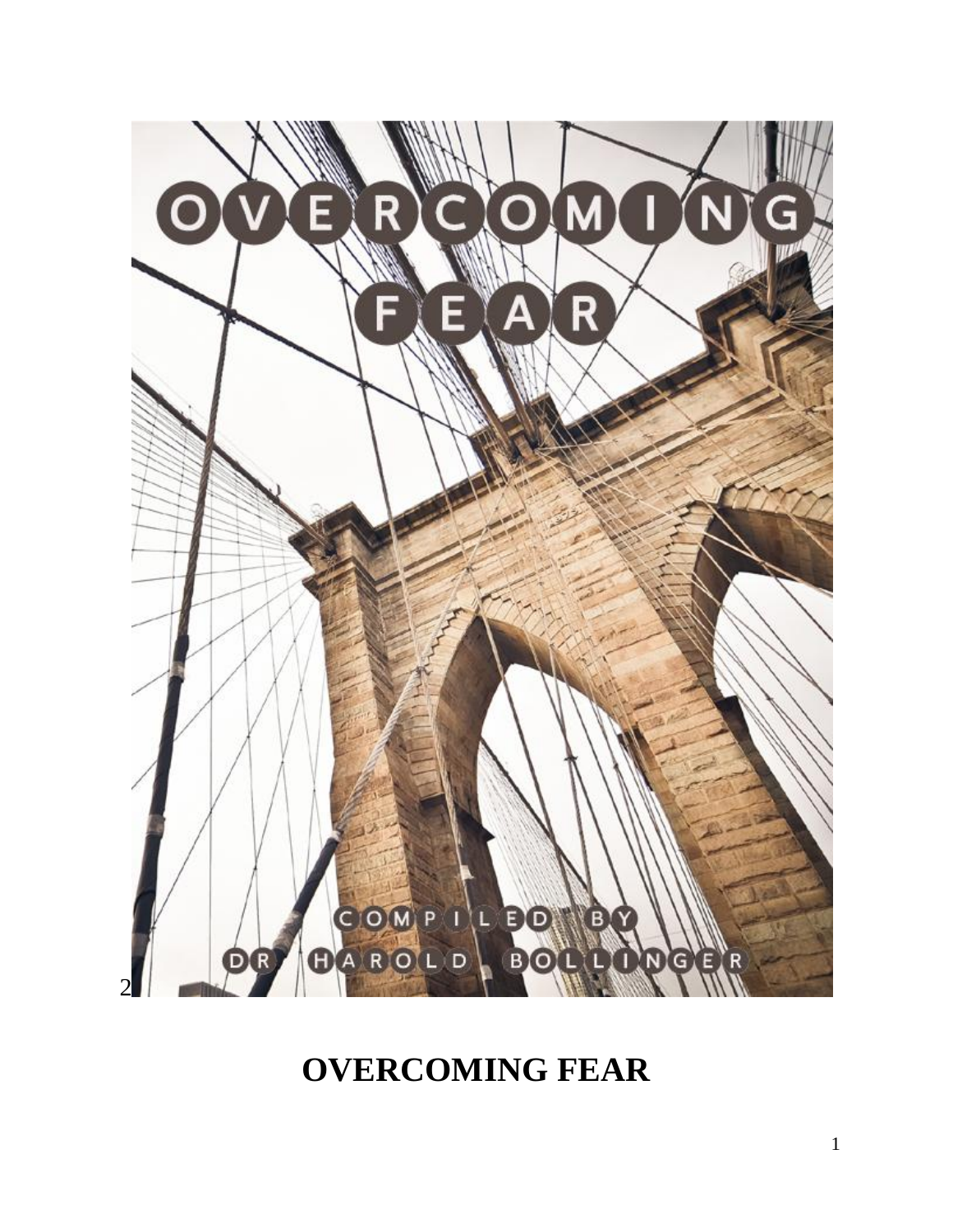# **Compiled by Dr. Harold Bollinger**

# **Table of Contents**

| Forward   |                                          | 3  |
|-----------|------------------------------------------|----|
| Chapter 1 | Reasons not to fear                      | 5  |
| Chapter 2 | Fear can keep us from opportunities      | 10 |
| Chapter 3 | Fear keeps us from utilizing God's power | 14 |
| Chapter 4 | Fear flees when we trust God             | 19 |
| Chapter 5 | Let Jesus deal with your fear            | 24 |
| Chapter 6 | How Faith overcomes fear                 | 30 |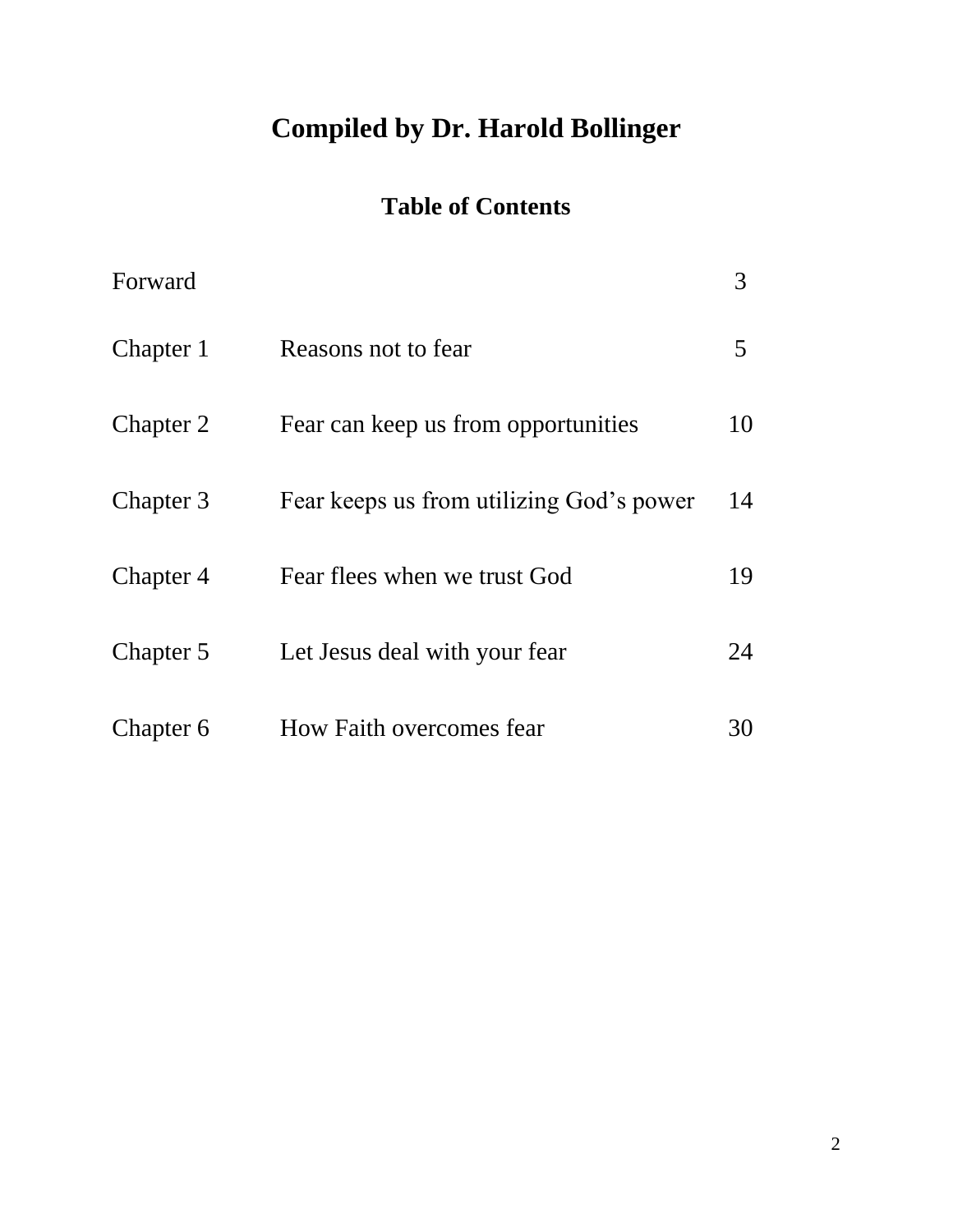#### **Forward:**

While reading Psalms 23 prayerfully, whisper a prayer based on the promises you are reading . For example, the first line is "The Lord is my shepherd." Then you can whisper a prayer something like this:

"Lord, I know that you are my shepherd right now. This practice is especially effective when you are dealing with a fearful situation.

There are many thing in life that may cause discomfort, resulting in fear.

This morning as I was going to work, I came over a hill to a see an officer of the law flashing his lights of warning. I looked at the speedometer, and I was going three miles an hour over the speed limit. He pulled out into the road.

I prayed "Oh Lord help me. I could imagine getting a ticket resulting in a raise in Insurance, wondering if my insurance was in the compartment, etc.

Suddenly, he pulled back over to the side and did not follow me. Of course I said, Thank you Jesus".

When I was a boy of nine, a Rattle Snake bit me. When I was grown, a Rattle Snake again bit me. To this day, wherever I walk, I watch my steps.

It is all right to have healthy fears, but I am a little ashamed that my wife has to kill all the Rattle Snakes that come near, or in our yard on the farm where we live.

The fear of the Lord is the beginning of wisdom.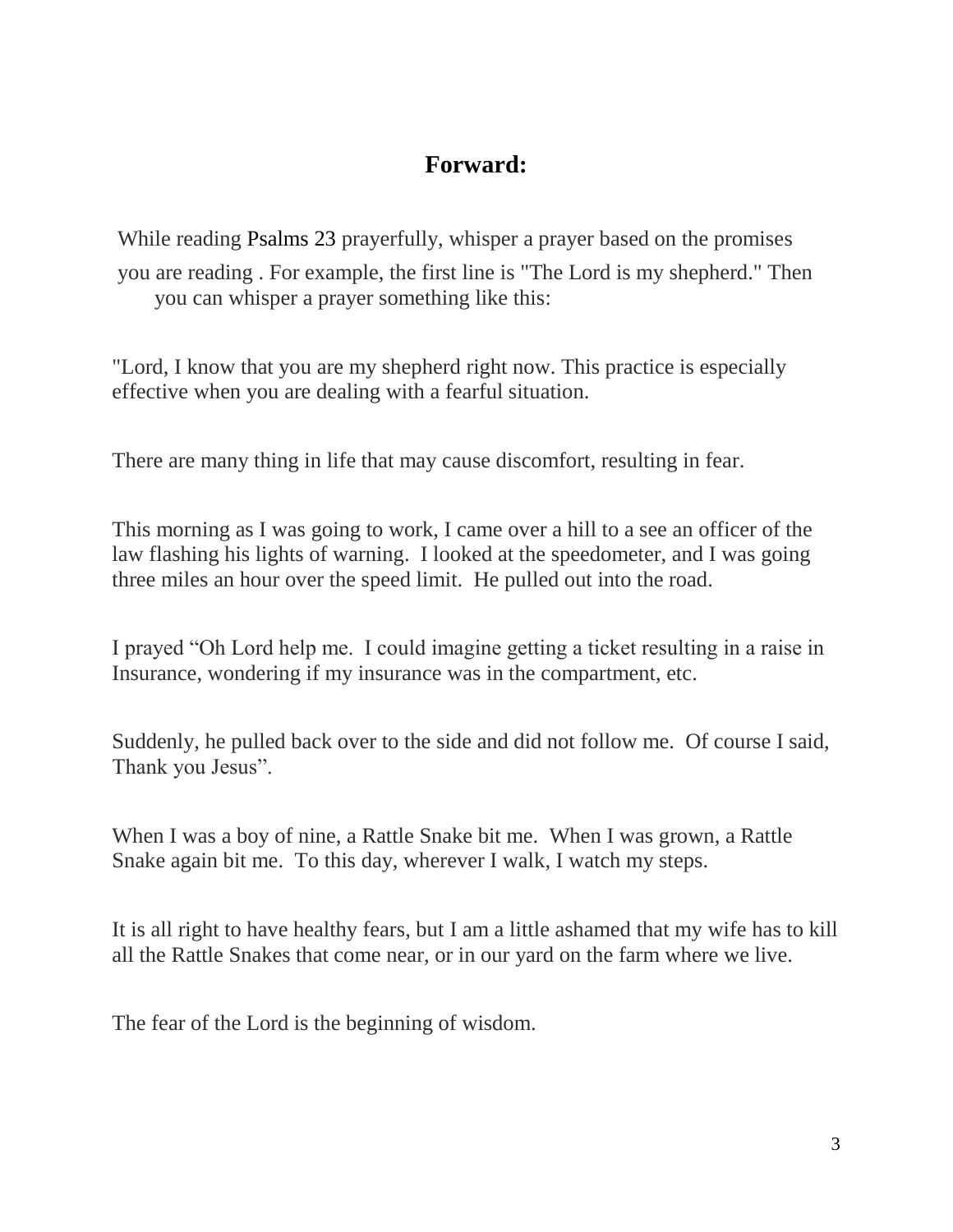In this study, I have considered Bible Scriptures that deal with fear. I trust you will be able to understand that when faith prevails that fears will flee.

May God grant you wisdom to understand his word.

It is the word in us that the Holy Spirit anoints, so keep filled with the word of God, and you will be an anointed vessel and be used of God.

May the Lord bless you and keep you and make his face to shine upon you.

Harold Bollinger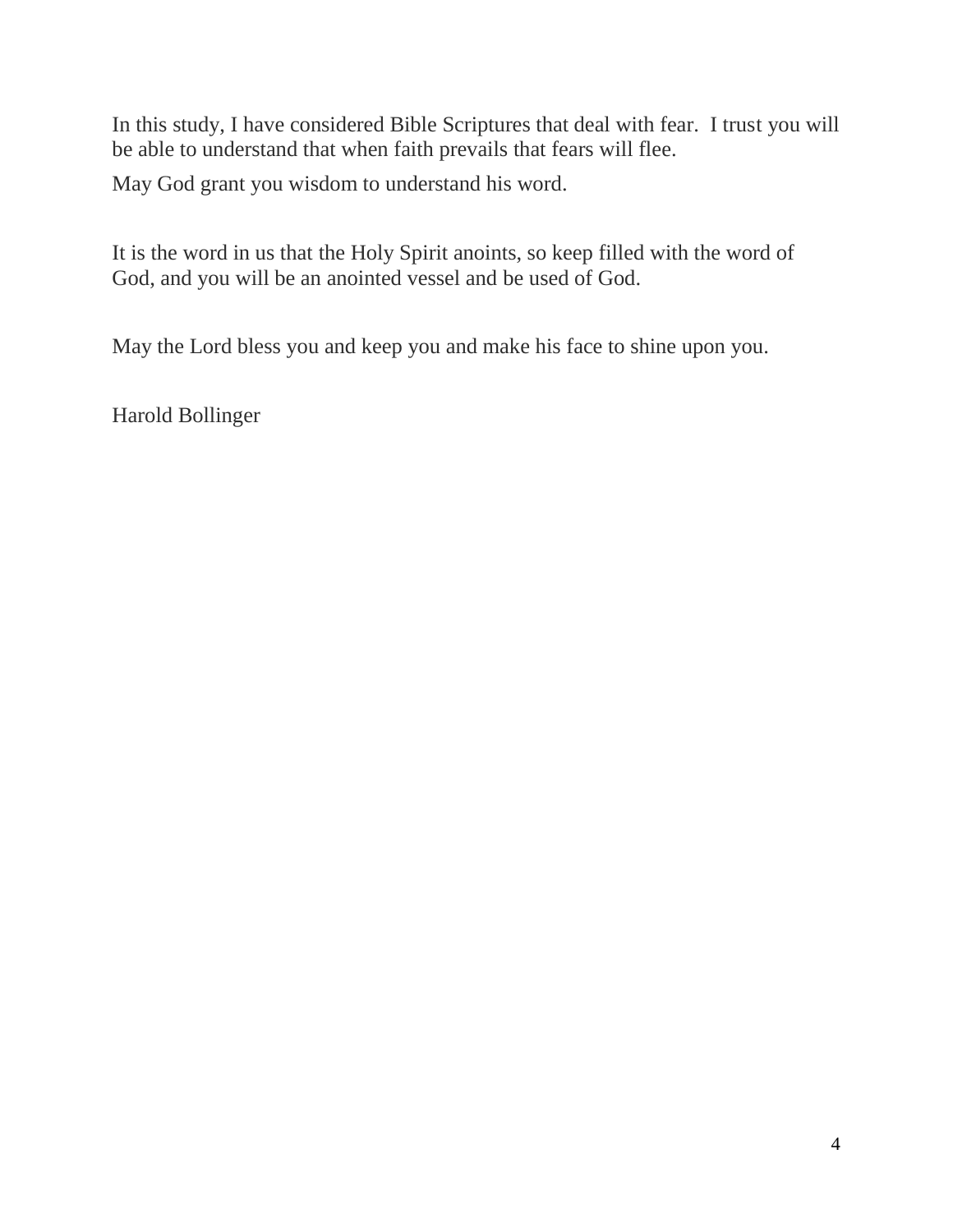

#### **Chapter 1**

#### **Reasons not to Fear**

#### **Genesis 15:1**

After these things the word of the Lord came unto Abram in a vision, saying, Fear not, Abram: I am thy shield, and thy exceeding great reward.

Why would Abram be afraid? Perhaps he feared revenge from the kings he had just defeated (Genesis 14:15).

God gave him two good reasons for courage:

- (1) He promised to defend Abram ("I am your shield"), and
- (2) He promised to be Abram's "very great reward."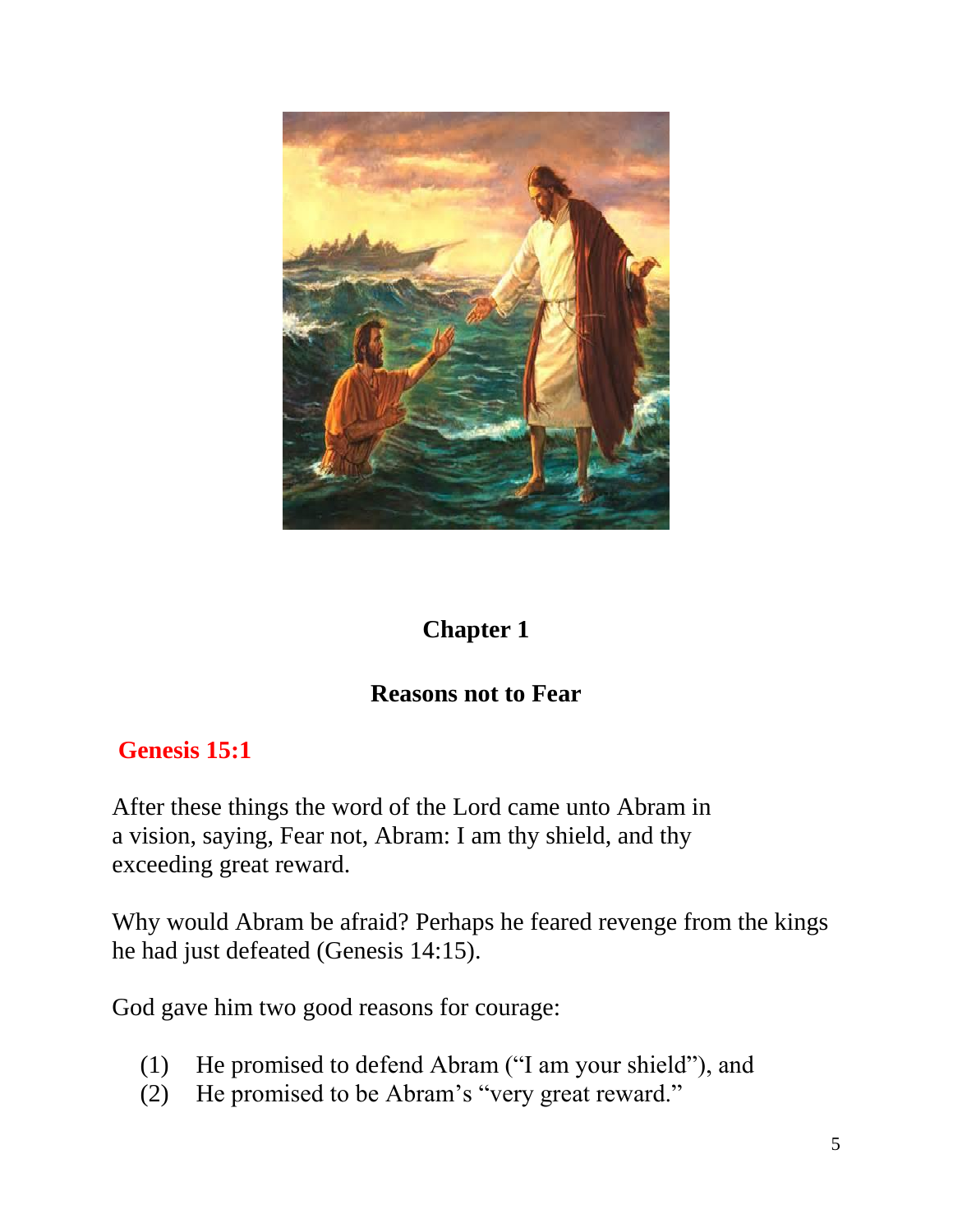When you fear what lies ahead, remember that God will stay with you through difficult times and that he has promised you great blessings.

#### **What does it means to fear the Lord.**

#### **Job 28:28;**

And unto man he said, Behold, the fear of the Lord, that is wisdom; and to depart from evil is understanding.

The ultimate interpretation of life, of who we are and where we are going, must come from outside and above our mortal life. When looking for guidance, seek God's wisdom as revealed in the Bible. To be lifted above and beyond the boundaries of life, we must know and trust the Lord of life.

#### **Psalm 25:12**

What man is he that fears the Lord? Him shall he teach in the way that he shall choose

To fear the Lord is to recognize God for who he is: holy, almighty, righteous, pure, all knowing, all-powerful, and all-wise. When we regard God correctly, we gain a clearer picture of ourselves: sinful, weak, frail, and needy. When we recognize who God is and who we are, we will fall at his feet in humble respect. Only then will he show us how to choose his way.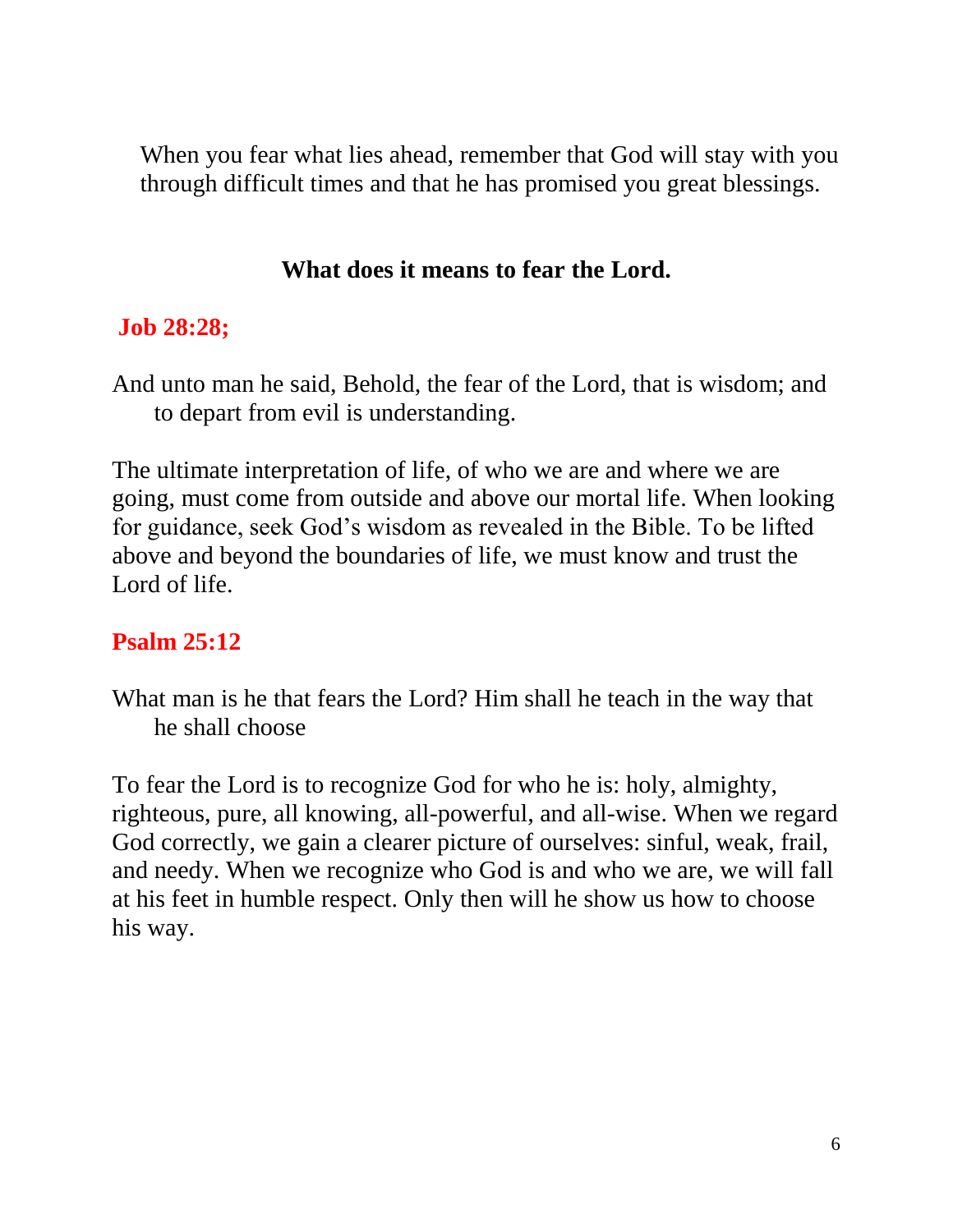#### **Fear should not keep us from God**.

## **Genesis 21:7**

And she said, who would have said unto Abraham, that Sarah should have given children suck, for I have born him a son in his old age.

Who could believe that Abraham would have a son at 100 years of age—and live to raise him to adulthood? But doing the impossible is everyday business for God. Our big problems won't seem so impossible if we let God handle them.

After repeated promises, a visit by two angels, and the appearance of the Lord himself, Sarah finally cried out with surprise and joy at the birth of her son. Because of her doubt, worry, and fear, she had forfeited the peace she could have felt in God's wonderful promise to her. The way to bring peace to a troubled heart is to focus on God's promises. Trust him to do what he says.

# **Praying about fear does help.**

# **Genesis 32:9-12**

 $9$  And Jacob said, O God of my father Abraham, and God of my father Isaac, the Lord which said unto me, Return unto thy country, and to thy kindred, and I will deal well with thee:

 $10$  I am not worthy of the least of all the mercies, and of all the truth, which thou hast shewed unto thy servant; for with my staff I passed over this Jordan; and now I am become two bands.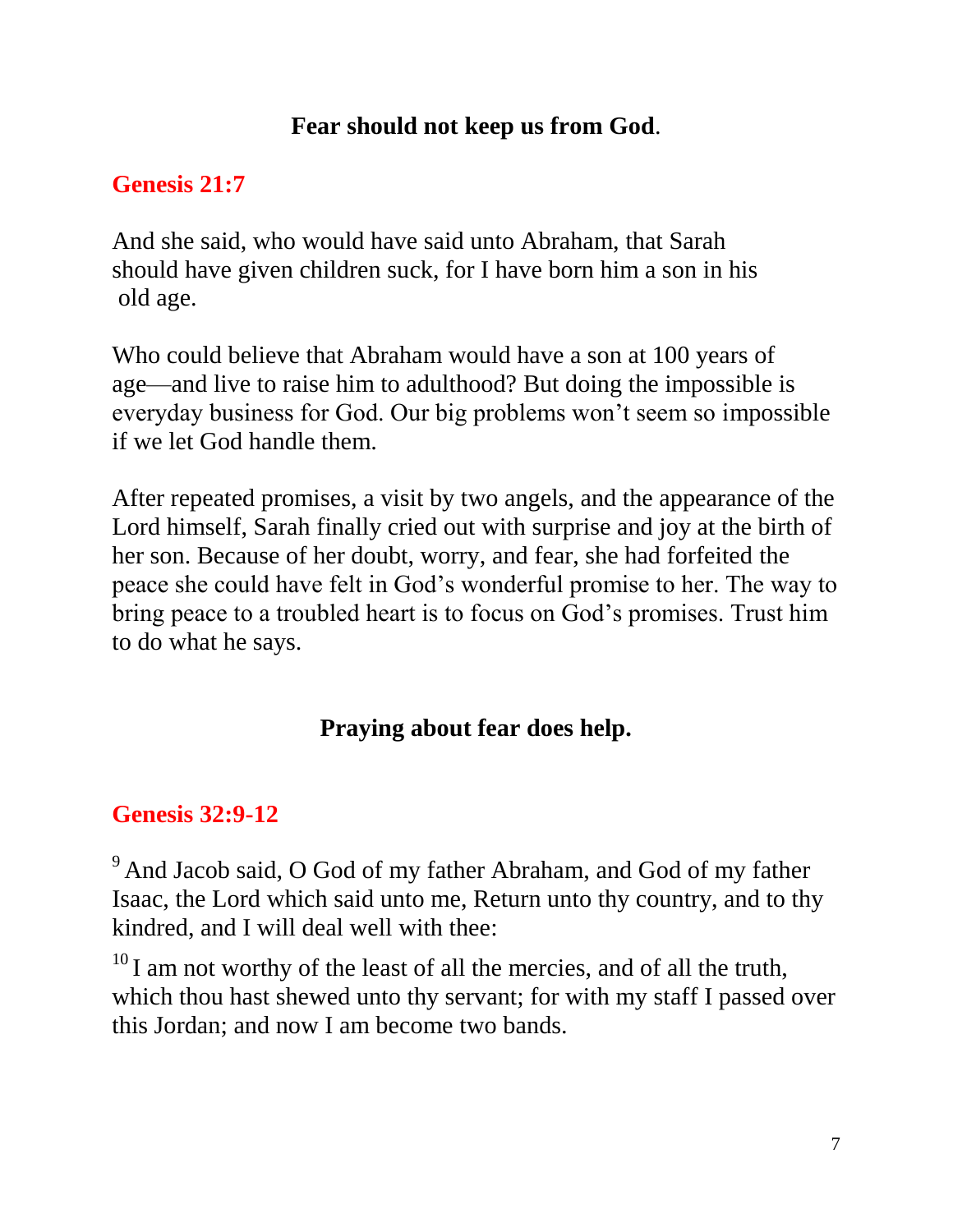$11$  Deliver me, I pray thee, from the hand of my brother, from the hand of Esau: for I fear him, lest he will come and smite me, and the mother with the children.

 $12$  And thou said, I will surely do thee good, and make thy seed as the sand of the sea, which cannot be numbered for multitude.

How would you feel knowing you were about to meet the person you had cheated out of his most precious possession? Jacob had taken Esau's birthright (Genesis 25:33) and his blessings (Genesis 27:27-40).

Now he was about to meet this brother for the first time in 20 years, and he was frantic with fear. He collected his thoughts, however, and decided to pray.

When we face a difficult conflict, we can run about frantically or we can pause to pray. Which approach will be more effective?

## **Most fear is normal, but shouldn't paralyze us.**

## **Genesis 46:3**

 $3$  And he said, I am God, the God of thy father: fear not to go down into Egypt; for I will there make of thee a great nation:

The Israelites did become a great nation, and Jacob's descendants eventually returned to Canaan.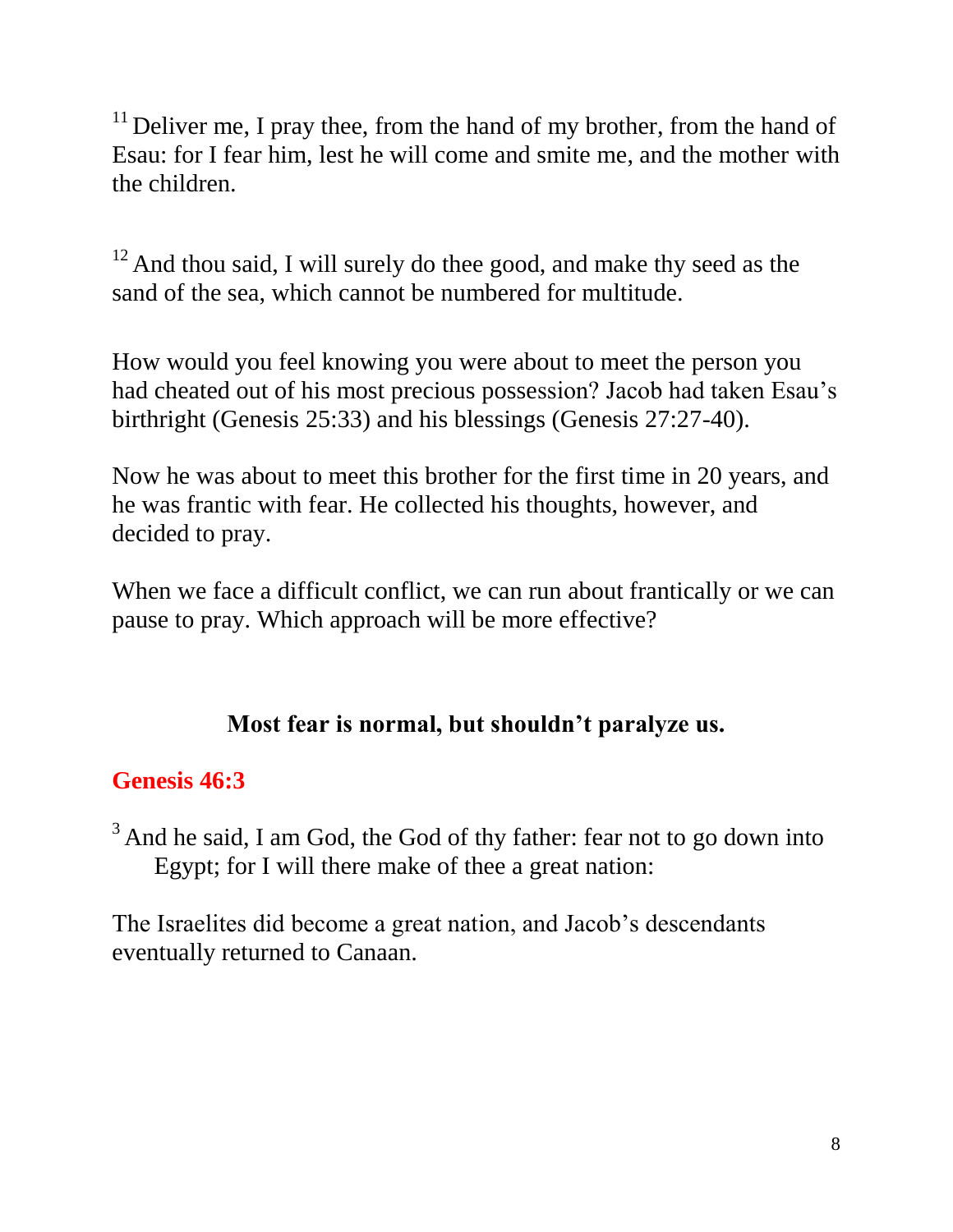The book of Exodus recounts the story of Israel's slavery in Egypt for 400 years (fulfilling God's words to Abraham in Genesis 15:13-16),

The book of Joshua gives an exciting account of the Israelites entering and conquering Canaan, the Promised land.

God told Jacob to leave his home and travel to a strange and faraway land. But God reassured him by promising to go with him and take care of him.

When new situations or surroundings frighten you, recognize that experiencing fear is normal. To be paralyzed by fear, however, is an indication that you question God's ability to take care of you.

Jacob never returned to Canaan. This was a promise to his descendants that they would return.

"Joseph's own hand will close your eyes" refers to Joseph attending to Jacob as he faced death.

It was God's promise to Jacob that he would never know the bitterness of being lonely again.

You are never alone. The Lord is always with you.

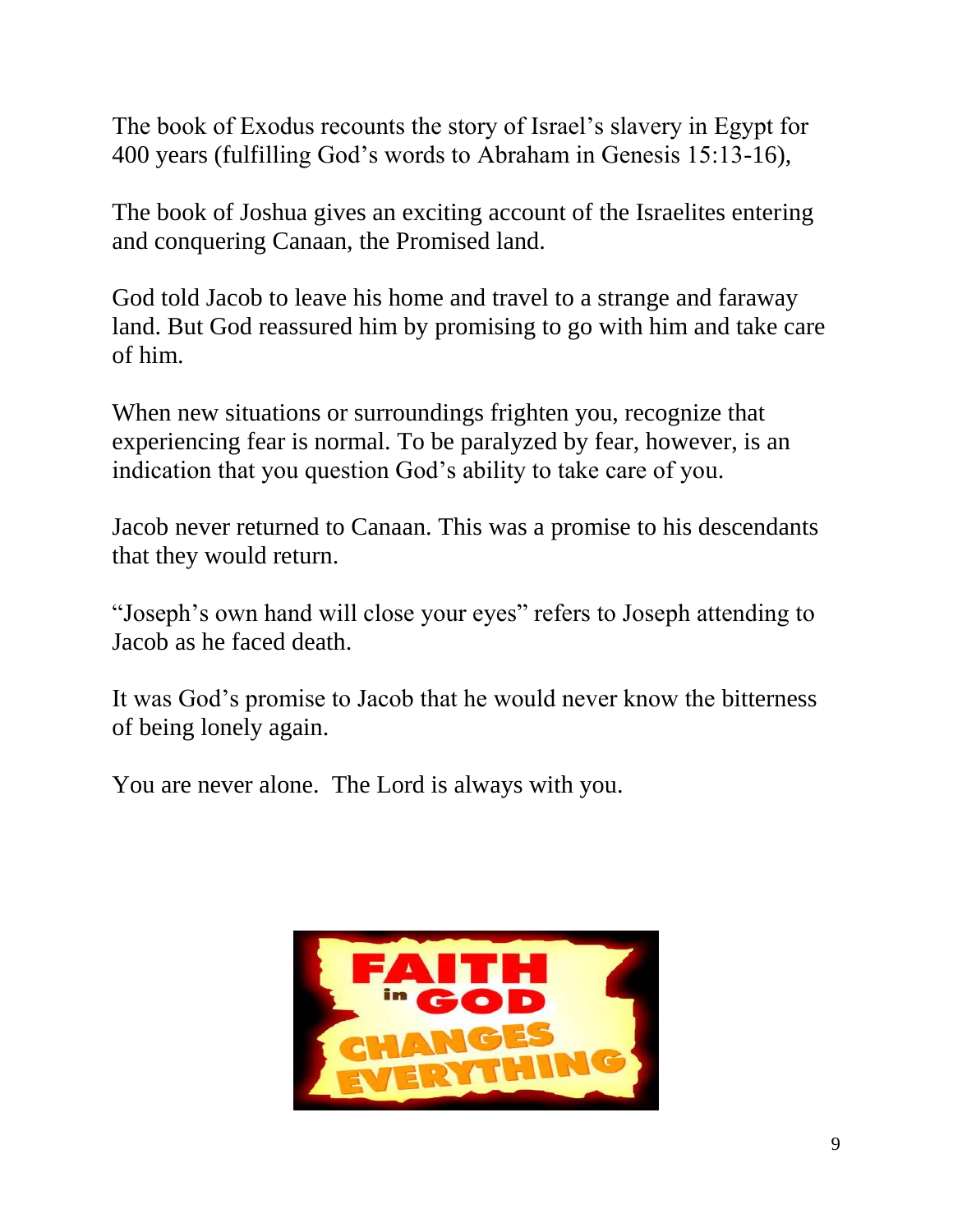# **Chapter 2**

## **Fear can keep us from opportunities.**

#### Exodus 2:7-8

<sup>7</sup> Then said his sister to Pharaoh's daughter, Shall I go and call to thee a nurse of the Hebrew women, that she may nurse the child for thee?

<sup>8</sup> And Pharaoh's daughter said to her, Go. And the maid went and called the child's mother.

Miriam, the baby's sister, saw that Pharaoh's daughter had discovered Moses.

Quickly she took the initiative to suggest a nurse (her mother) who might care for the baby.

The Bible doesn't say if Miriam was afraid to approach the Egyptian princess, or if the princess was suspicious of the Hebrew girl. But Miriam did approach her, and the princess bought the services of Miriam and her mother.

Their family was reunited. Special opportunities may come our way unexpectedly. Don't let the fear of what might happen cause you to miss an opportunity. Be alert for the opportunities God gives you, and take full advantage of them.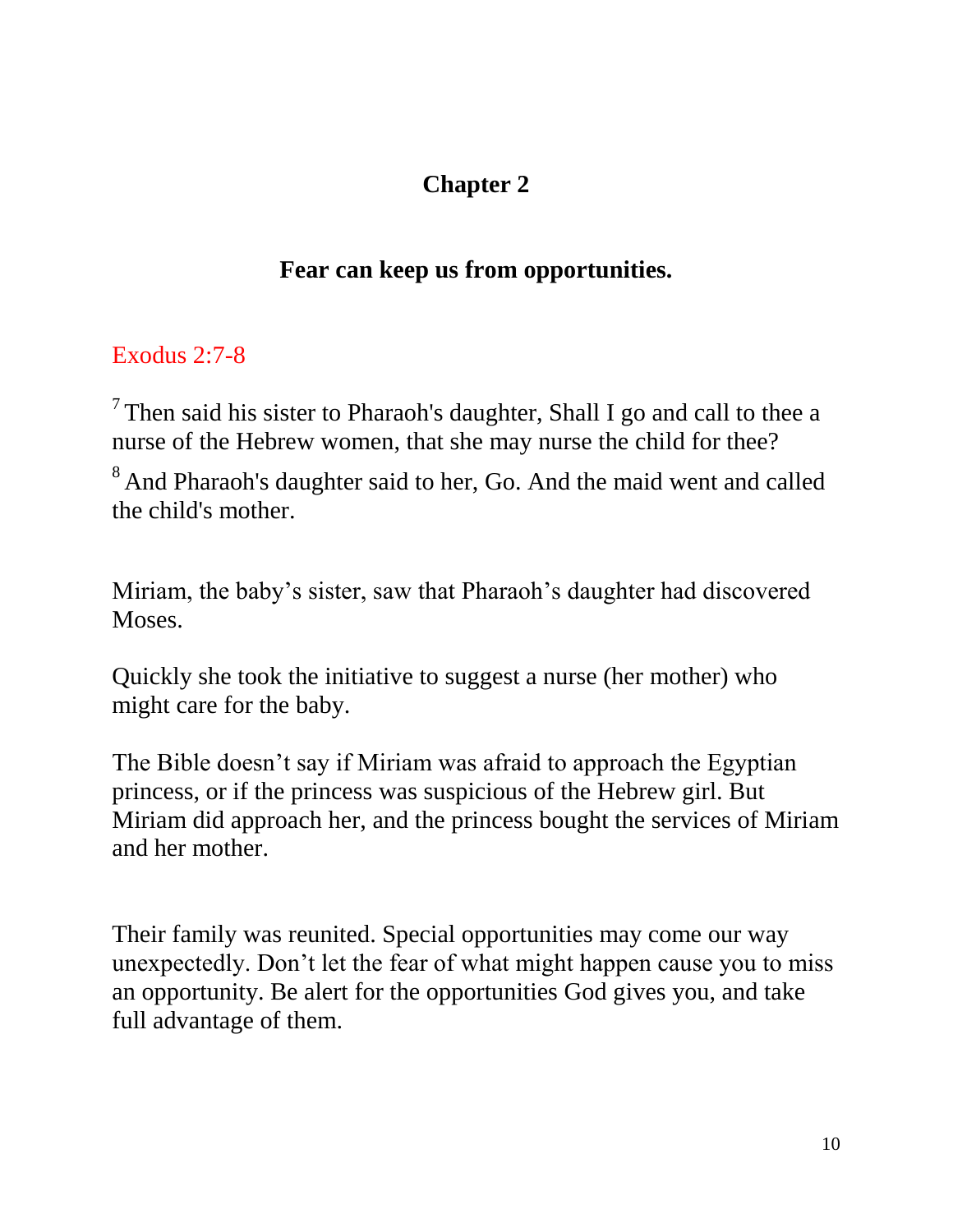#### **Fear is sometimes caused by over anticipation.**

#### **Exodus 4:1**

And Moses answered and said, but, behold, they will not believe me, nor hearken unto my voice: for they will say, The Lord hath not appeared unto thee.

Moses' reluctance and fear were caused by over anticipation. He was worried about how the people might respond to him.

We often build up events in our minds and then panic over what might go wrong. God does not ask us to go where he has not provided the means to help.

Go where he leads, trusting him to supply courage, confidence, and resources at the right moment.

#### **Don't respond to crisis with fear**.

#### **Exodus 14:10-11**

 $10$  And when Pharaoh drew nigh, the children of Israel lifted up their eyes, and, behold, the Egyptians marched after them; and they were sore afraid: and the children of Israel cried out unto the Lord.

 $11$  And they said unto Moses, "Because there were no graves in Egypt, hast thou taken us away to die in the wilderness? Wherefore hast thou dealt thus with us, to carry us forth out of Egypt"?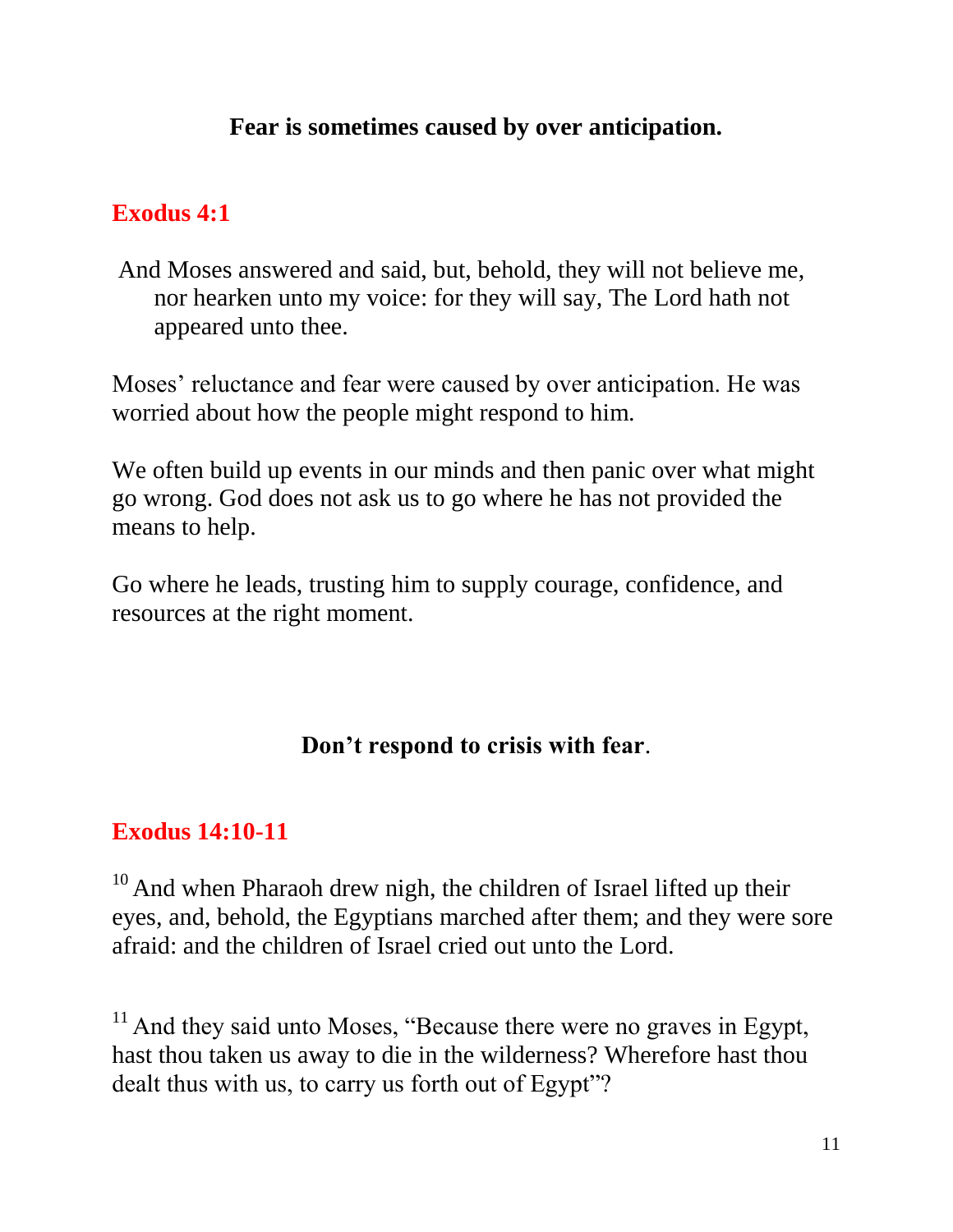Trapped against the sea, the Israelites faced the Egyptian army sweeping in for the kill. The Israelites thought they were doomed.

After watching God's powerful hand deliver them from Egypt, their only response was fear, whining, and despair. Where was their trust in God?

Israel had to learn from repeated experience that God was able to provide for them. God has preserved these examples in the Bible so that we can learn to trust him the first time.

By focusing on God's faithfulness in the past we can face crises with confidence rather than with fear and complaining.

This is the first instance of grumbling and complaining by the Israelites. Their lack of faith in God is startling. Yet how often do we find ourselves doing the same thing—complaining over inconveniences or discomforts?

The Israelites were about to learn some tough lessons. Had they trusted God, they would have been spared much grief.

#### **God tells us to not be afraid.**

#### **Exodus 20:20**

 $20$  And Moses said unto the people, Fear not: for God is come to prove you, and that his fear may be before your faces that ye sin not.

Throughout the Bible we find this phrase, "Do not be afraid." God wasn't trying to scare the people.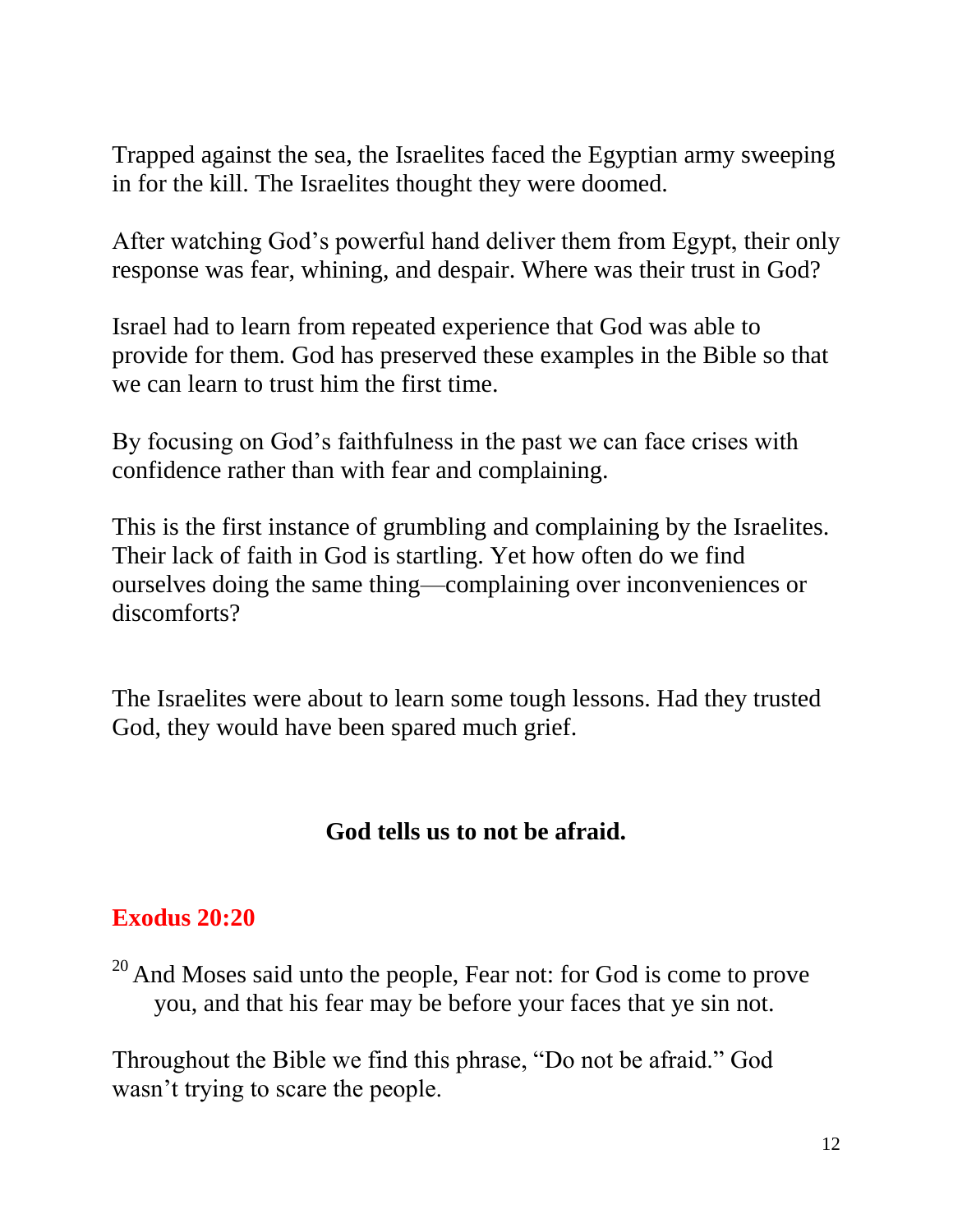He was showing his mighty power so the Israelites would know he was the true God and would therefore obey him.

#### **If they would do this, he would make his power available to them.**

God wants us to follow him out of love rather than fear. To overcome fear, we must think more about his love. 1 John 4:18 says, "Perfect love drives out fear."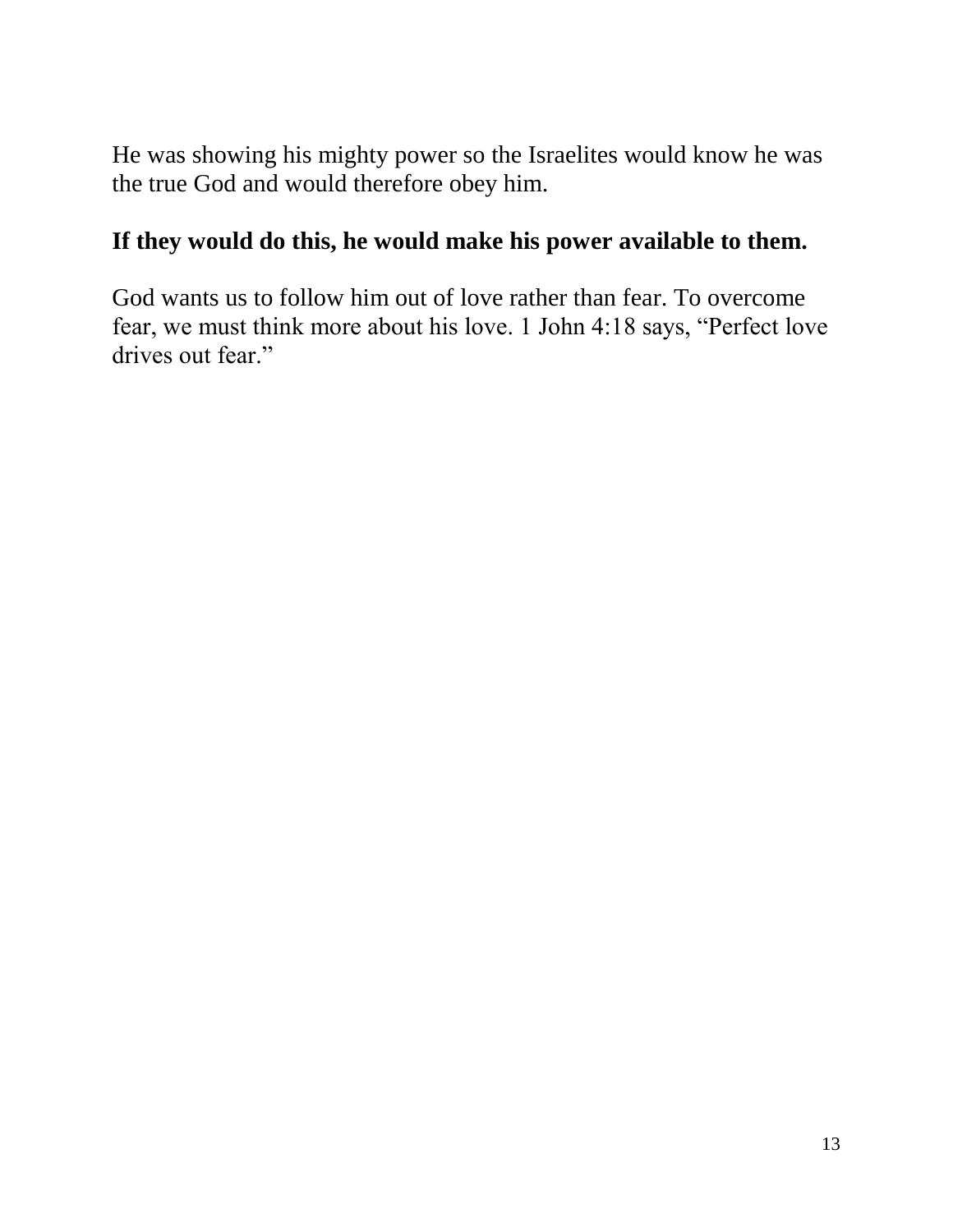

# **Chapter 3**

# **Fear keeps us from utilizing God's power.**

#### **Deut. 1:22**

 $22$  And ye came near unto me every one of you, and said, we will send men before us, and they shall search us out the land, and bring us word again by what way we must go up, and into what cities we shall come.

The spies were sent into the land to determine not *whether* they should enter, but *where* they should enter.

Upon returning, however, most of the spies concluded that the land was not worth the obstacles.

God would give the Israelites the power to conquer the land, but they were afraid of the risk and decided not to enter.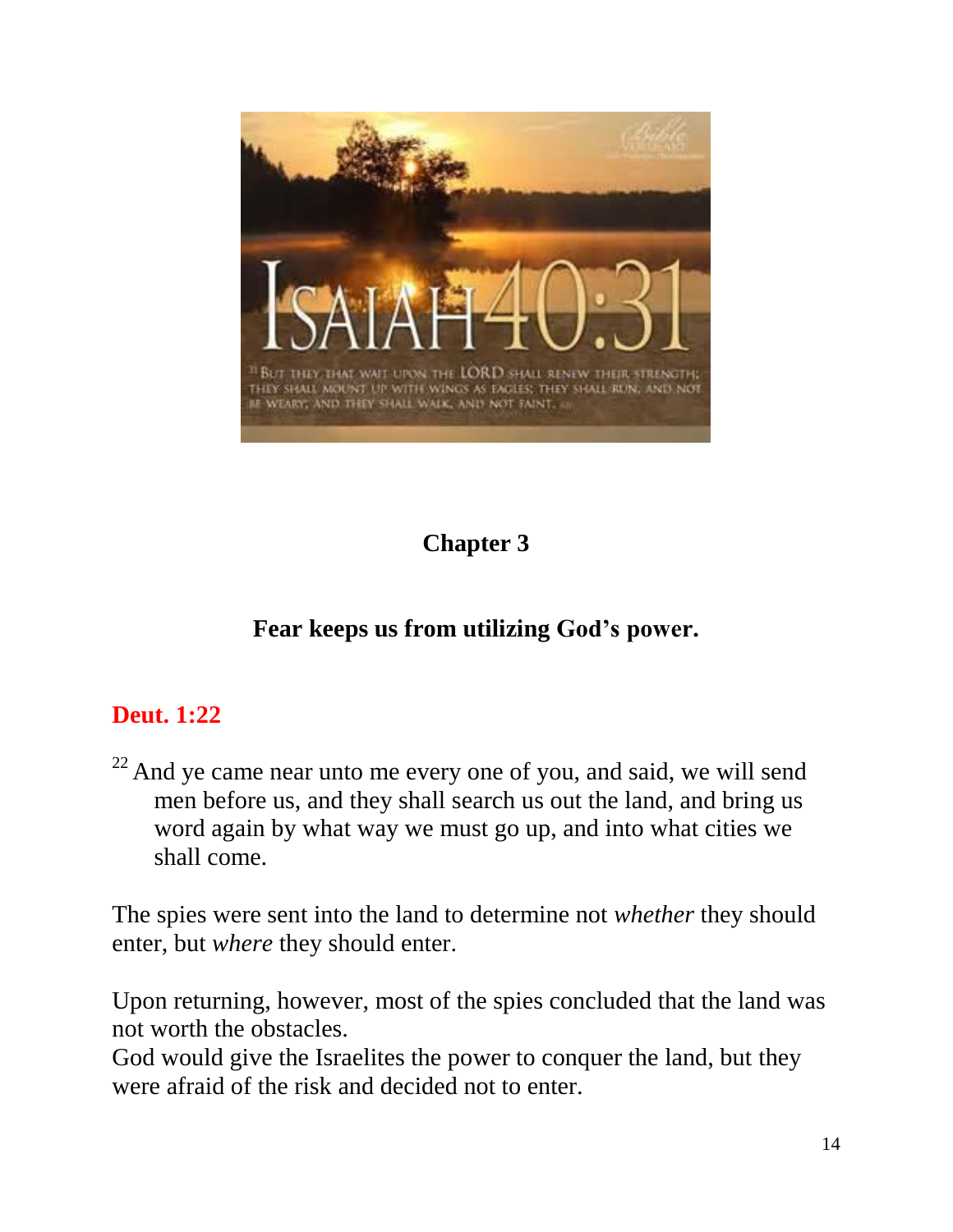God gives us the power to overcome our obstacles, but like the Israelites filled with fear and skepticism, we often let difficulties control our lives.

Following God regardless of the difficulties is the way to have courageous, overcoming faith.

#### **God can cause your enemies to fear you**.

#### Deut. 2:25

 $25$  This day will I begin to put the dread of thee and the fear of thee upon the nations that are under the whole heaven, who shall hear report of thee, and shall tremble, and be in anguish because of thee.

God told Moses he would make the enemy nations afraid of Israel. By worldly standards, Israel's army was not intimidating, but Israel had God on its side.

Moses no longer had to worry about his enemies because his enemies were worried about him.

God often goes before us in our daily battles, preparing the way and overcoming barriers. We need to follow him wholeheartedly and be alert to his leading.

#### **Fear comes when we leave out God**.

#### **Joshua 1:5**

 $<sup>5</sup>$  There shall not any man be able to stand before thee all the days of thy</sup> life: as I was with Moses, so I will be with thee: I will not fail thee, nor forsake thee.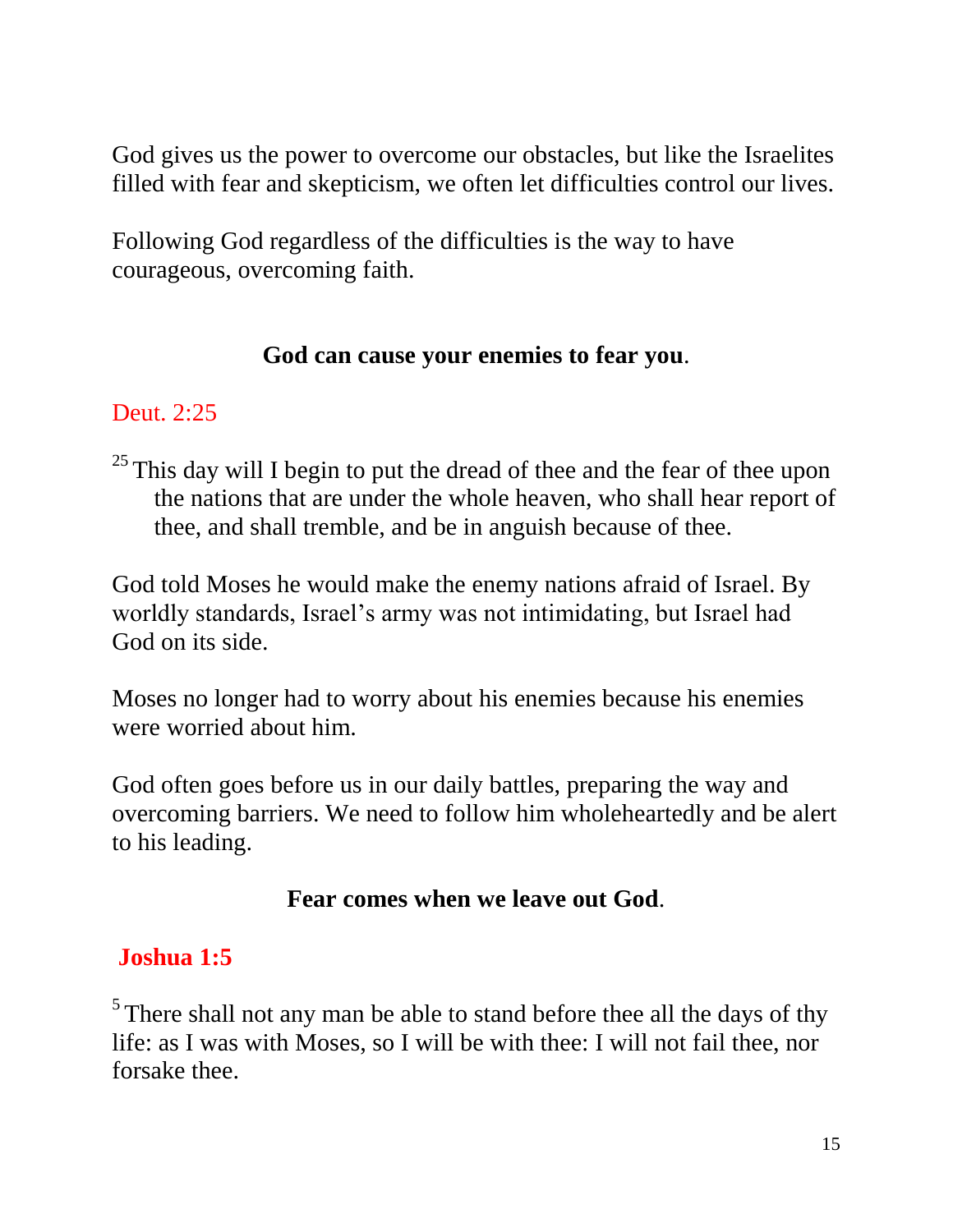Many people think that prosperity and success come from having power, influential personal contacts, and a relentless desire to get ahead.

But the strategy for gaining prosperity that God taught Joshua goes against such criteria. He said that to succeed Joshua must

- (1) Be strong and courageous because the task ahead would not be easy,
- (2) Obey God's law, and
- (3) Constantly read and study the Book of the Law—God's Word.

To be successful, follow God's words to Joshua. You may not succeed by the world's standards, but you will be a success in God's eyes—and his opinion lasts forever.

#### **Fear doesn't excuse us from God's work**.

#### **Judges 7:10-11**

 $10$  And the Lord said unto Joshua, Get thee up; wherefore liest thou thus upon thy face?

 $11$  Israel hath sinned, and they have also transgressed my covenant which I commanded them: for they have even taken of the accursed thing, and have also stolen, and dissembled also, and they have put it even among their own stuff.

Facing overwhelming odds, Gideon was afraid. God understood his fear, but he didn't excuse Gideon from his task.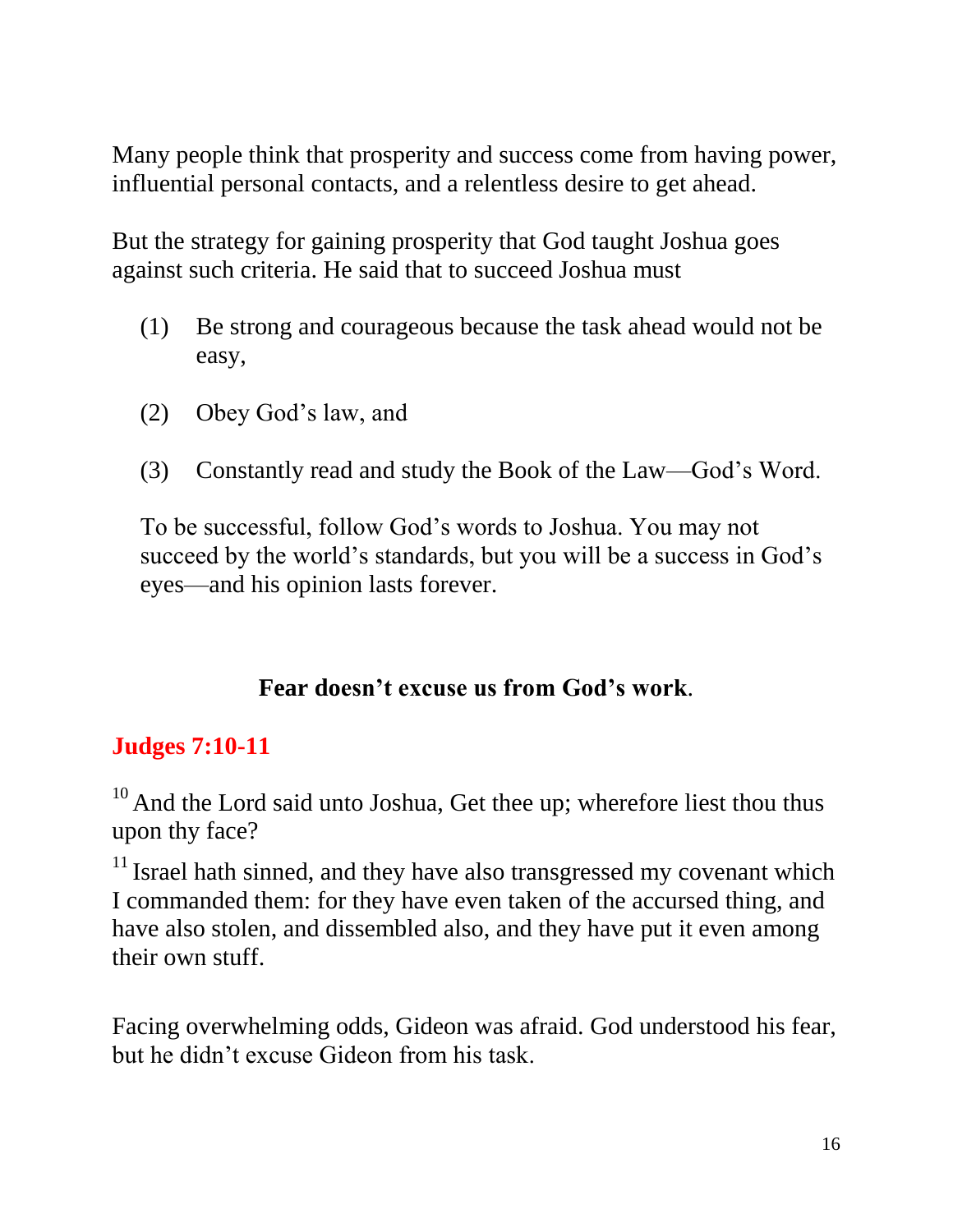Instead he allowed Gideon to slip into the enemy camp and overhear a conversation that would give him courage (Judges 7:12-15).

Are you facing a battle? God can give you the strength you need for any situation.

And don't be startled by the way he helps you. Like Gideon, you must listen to God and be ready to take the first step. Only after you begin to obey God will you find the courage to move ahead.

## **Fear of man versus the fear of God.**

## **Proverbs 29:25**

 $25$  The fear of man brings a snare: but whoso puts his trust in the Lord shall be safe.

Fear of people can hamper everything you try to do. In extreme forms, it can make you afraid to leave your home.

By contrast, fear of God—respect, reverence, and trust—is liberating. Why fear people who can do no eternal harm?

Instead, fear God who can turn the harm intended by others into good for those who trust him.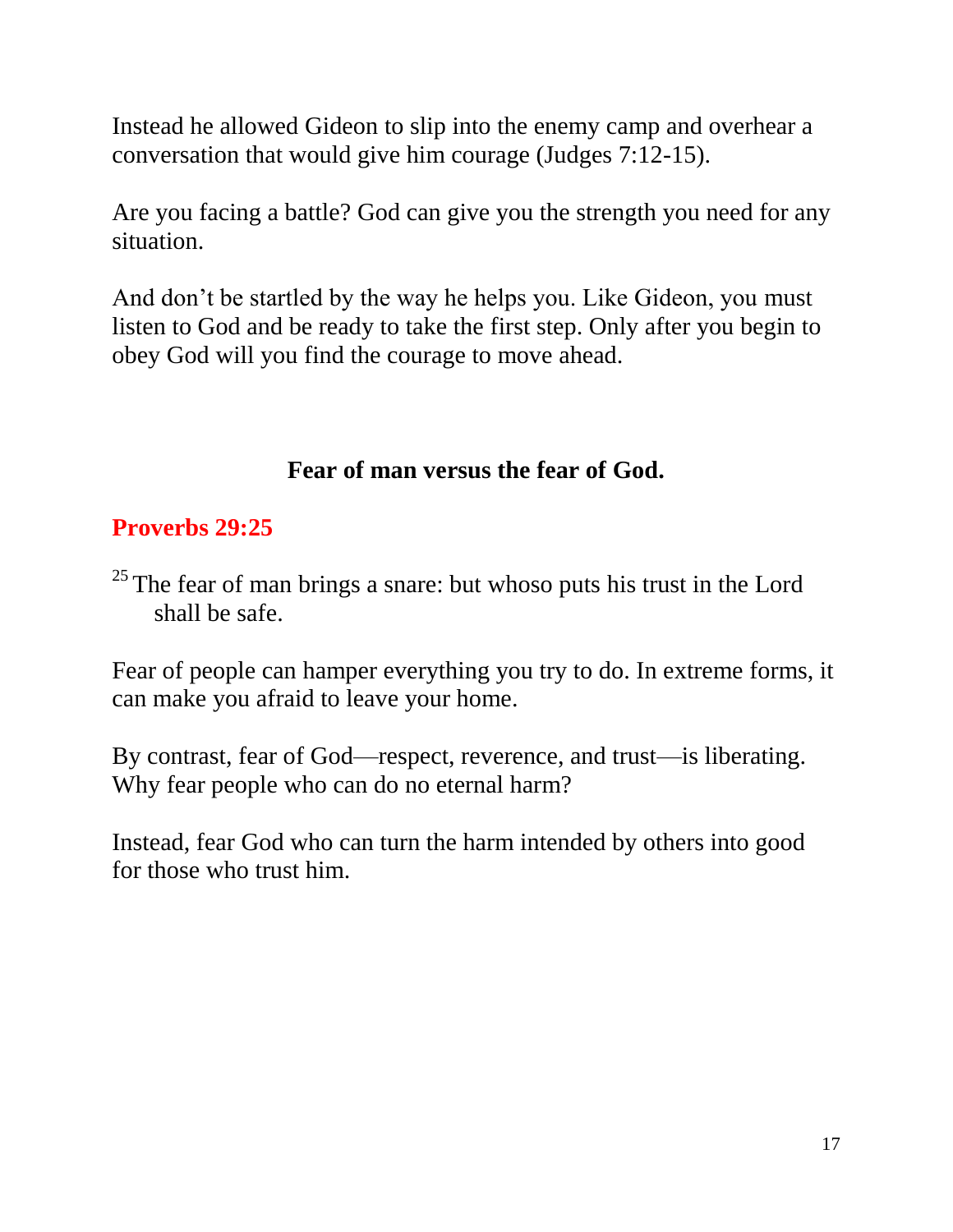

## **Chapter 4**

## **Fear leaves when we trust God.**

## **1 Samuel 14:6**

<sup>6</sup> And Jonathan said to the young man that bare his armor, Come, and let us go over unto the garrison of these uncircumcised: it may be that the Lord will work for us: for there is no restraint to the Lord to save by many or by few.

Jonathan and his armor-bearer weren't much of a force to attack the huge Philistine army.

But while everyone else was afraid, they trusted God, knowing that the size of the enemy army would not restrict God's ability to help them.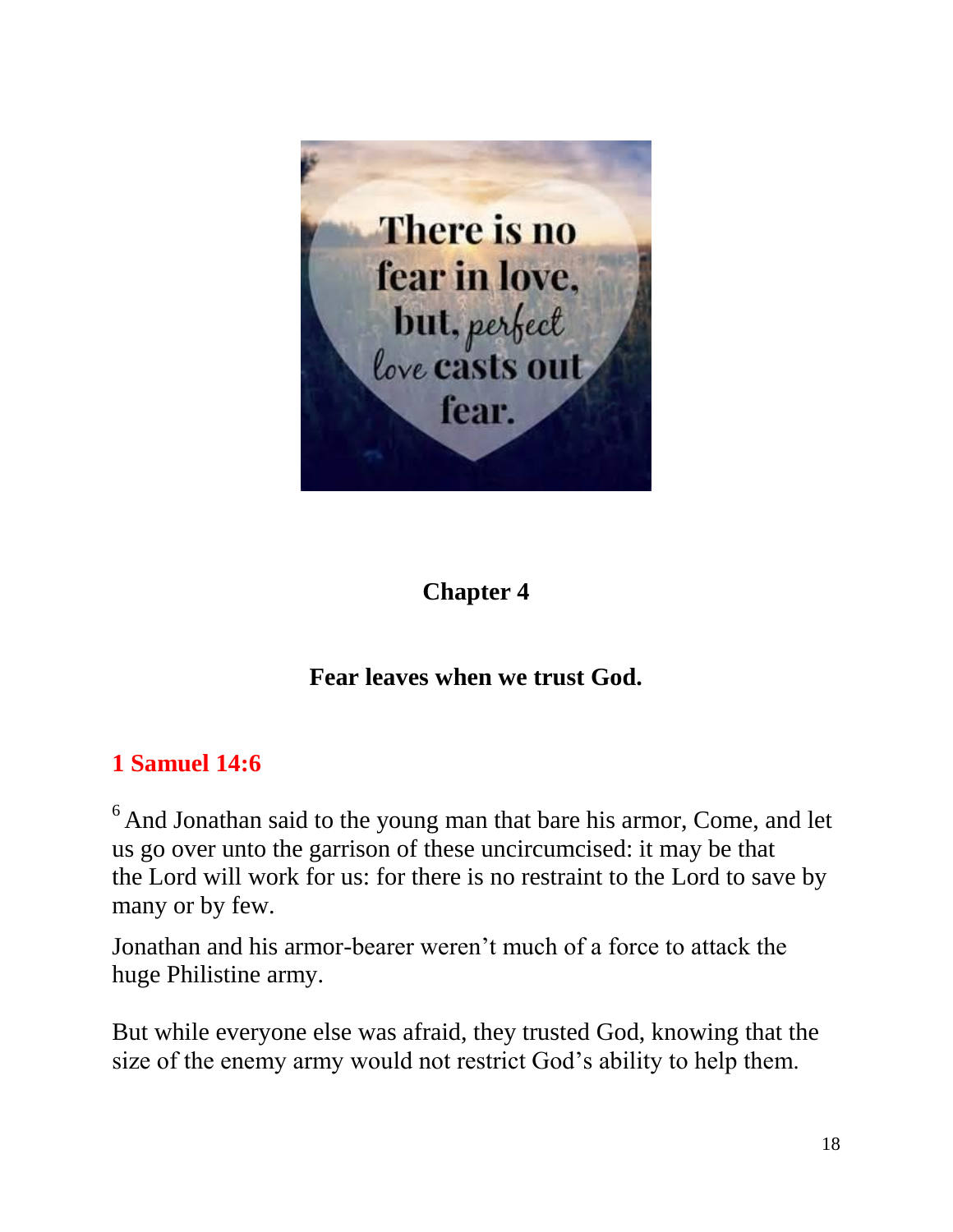God honored the faith and brave action of these two men with a tremendous victory.

Have you ever felt surrounded by the "enemy" or faced overwhelming odds?

God is never intimidated by the size of the enemy or the complexity of a problem.

With him, there are always enough resources to resist the pressures and win the battle.

If God has called you to action, then bravely commit what resources you have to God, and rely upon him to lead you to victory.

#### **Some become preoccupied with fear**.

#### **1 Chron. 11:12-14**

 $12$  And after him was Eleazar the son of Dodo, the Ahohite, who was one of the three mighties.

<sup>13</sup> He was with David at Pasdammim, and there the Philistines were gathered together to battle, where was a parcel of ground full of

barley; and the people fled from before the Philistines.

#### **Fear can immobilize you.**

# **1 Chron. 28:20**

 $20$  And David said to Solomon his son, be strong and of good courage, and do it: fear not, nor be dismayed: for the Lord God, even my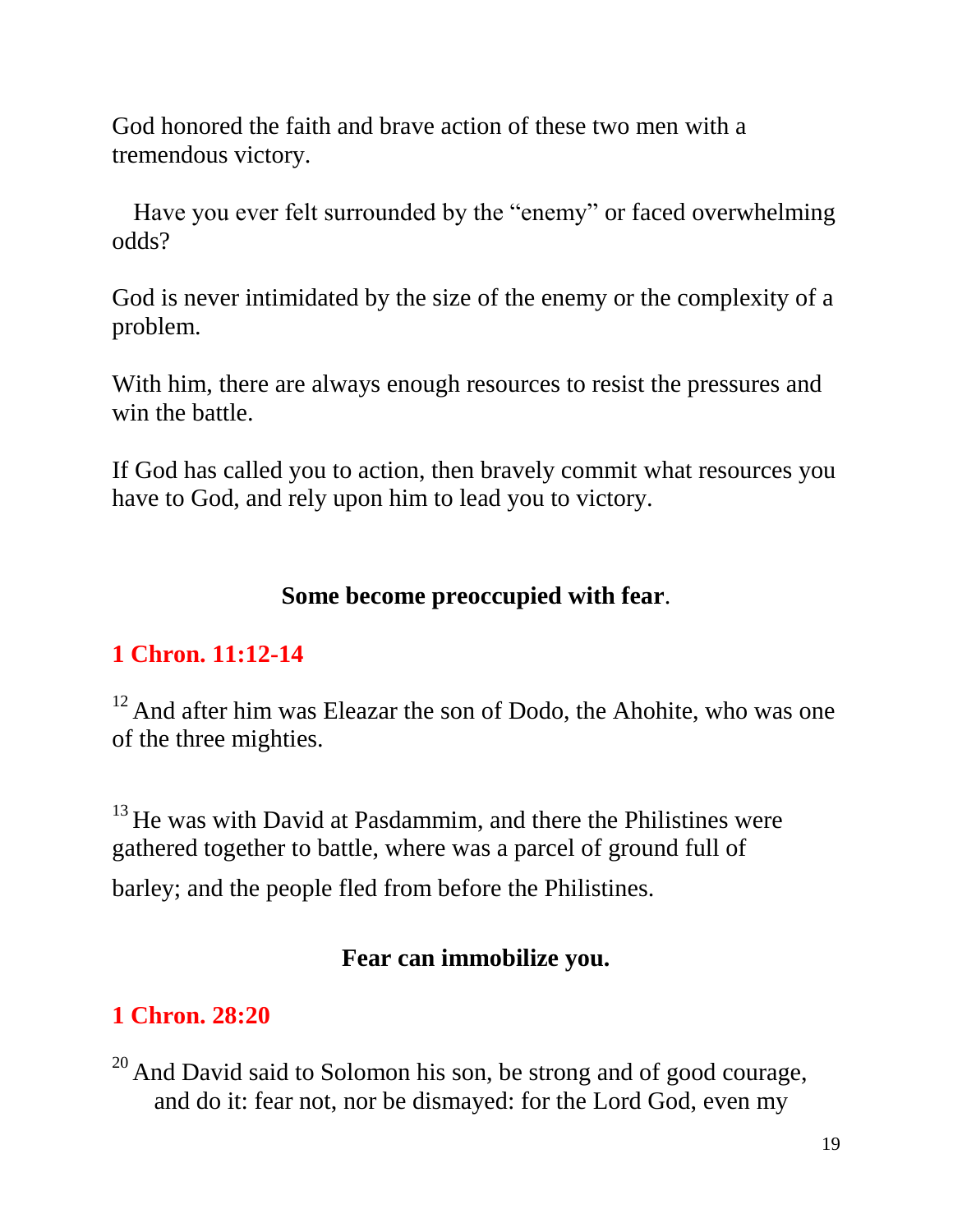God, will be with thee; he will not fail thee, nor forsake thee, until thou hast finished all the work for the service of the house of the Lord.

David told Solomon to be careful to follow every one of God's commands to ensure Israel's prosperity and the continuation of David's descendants upon the throne.

It was the king's solemn duty to study and obey God's laws.

The teachings of Scripture are the keys to security, happiness, and justice, but you'll never discover them unless you search God's Word.

If we ignore God's will and neglect his teaching, anything we attempt to build, even if it has God's name on it, will be headed for collapse.

Get to know God's commands through regular Bible study, and find ways to apply them consistently.

## **How to resist fear**

## **Neh. 2:2-3;**

 $2$  Wherefore the king said unto me, why is thy countenance sad, seeing thou art not sick? This is nothing else but sorrow of heart. Then I was very sore afraid,

 $3$  And said unto the king, let the king live forever: why should not my countenance be sad, when the city, the place of my fathers' sepulchers, lies waste, and the gates thereof are consumed with fire?

The king noticed Nehemiah's sad appearance. This frightened Nehemiah because it was dangerous to show sorrow before the king, who could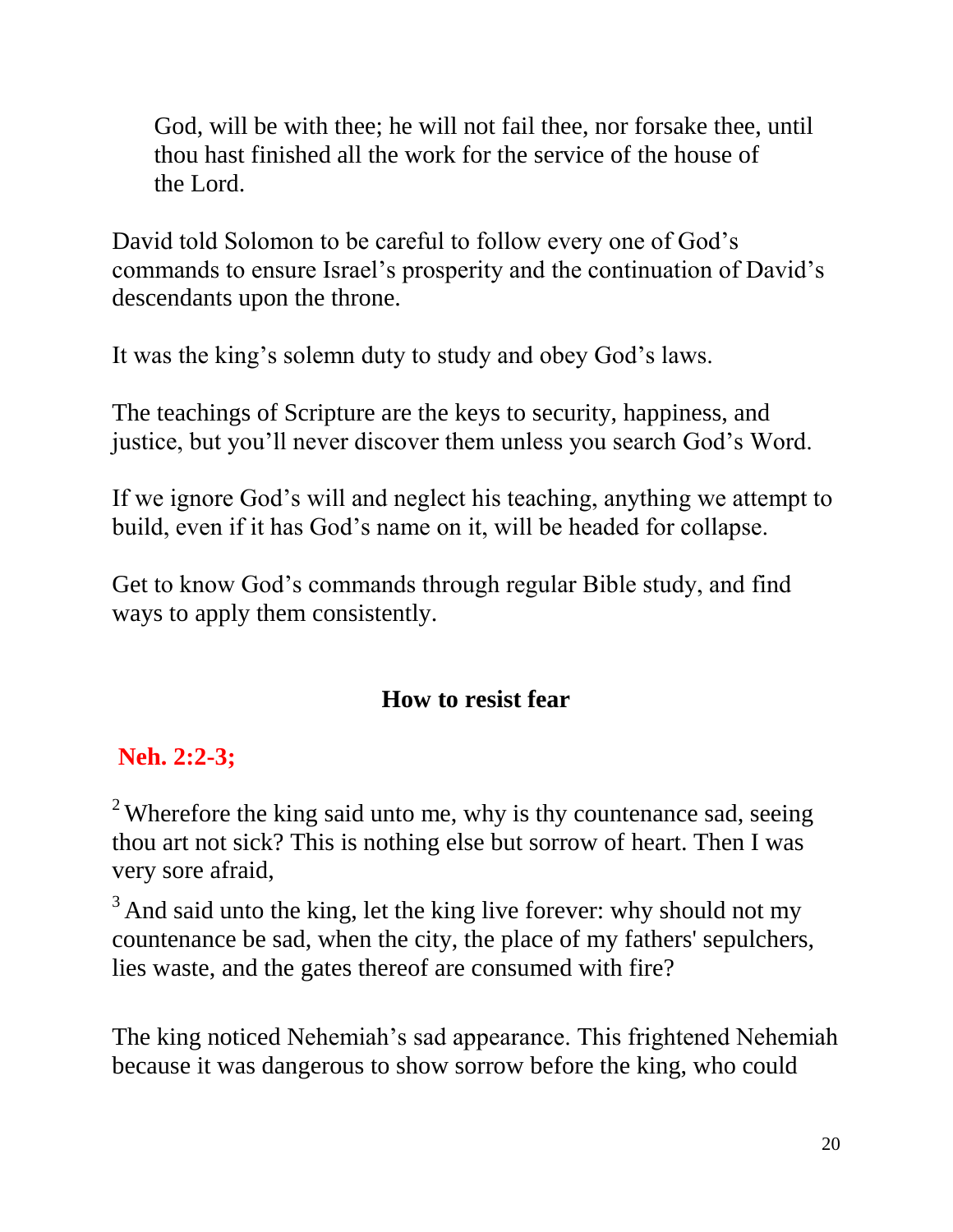execute anyone who displeased him. Anyone wearing sackcloth (mourning clothes) was barred from the palace (Esther 4:2).

Nehemiah wasn't ashamed to admit his fear, but he refused to allow fear to stop him from doing what God had called him to do.

When we allow our fears to rule us, we make fear more powerful than God. Is there a task God wants you to do, but fear is holding you back?

God is greater than all your fears. Recognizing why you are afraid is the first step in committing it to God. Realize that if God has called you to a task, he will help you accomplish it.

## **Psalm 27:1**

The Lord is my light and my salvation; whom shall I fear? The Lord is the strength of my life; of whom shall I be afraid?

Fear is a dark shadow that envelops us and ultimately imprisons us within ourselves. Each of us has been a prisoner of fear at one time or another—fear of rejection, misunderstanding, uncertainty, sickness, or even death.

But we can conquer fear by using the bright liberating light of the Lord who brings salvation.

If we want to dispel the darkness of fear, let us remember with the psalmist that "the LORD is my light and my salvation."

## **Mark 4:38-40**

And he was in the hinder part of the ship, asleep on a pillow: and they awake him, and say unto him, Master, carest thou not that we perish?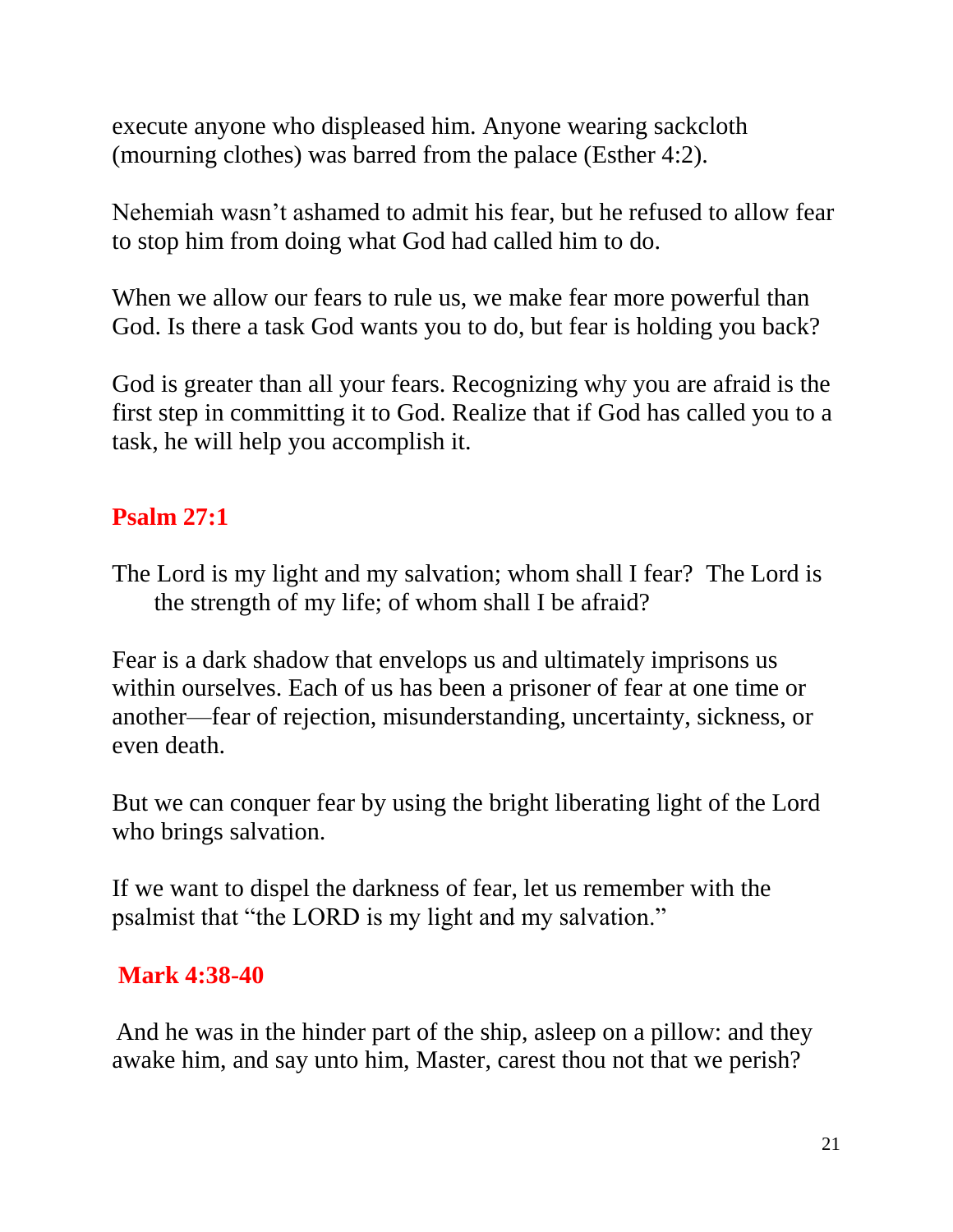And he arose, and rebuked the wind, and said unto the sea, Peace, be still. And the wind ceased, and there was a great calm.

 $<sup>4</sup>$  And he said unto them, why are ye so fearful? How is it that ye have no</sup> faith?

The Sea of Galilee is 680 feet below sea level and is surrounded by hills. Winds blowing across the land intensify close to the sea, often causing violent and unexpected storms.

The disciples were seasoned fishermen who had spent their lives fishing on this huge lake, but during this squall they panicked.

The disciples panicked because the storm threatened to destroy them all, and Jesus seemed unaware and unconcerned.

Theirs was a physical storm, but storms come in other forms. Think about the storms in your life—the situations that cause you great anxiety.

Whatever your difficulty, you have two options: You can worry and assume that Jesus no longer cares, or you can resist fear, putting your trust in him.

When you feel like panicking, confess your need for God and then trust him to care for you.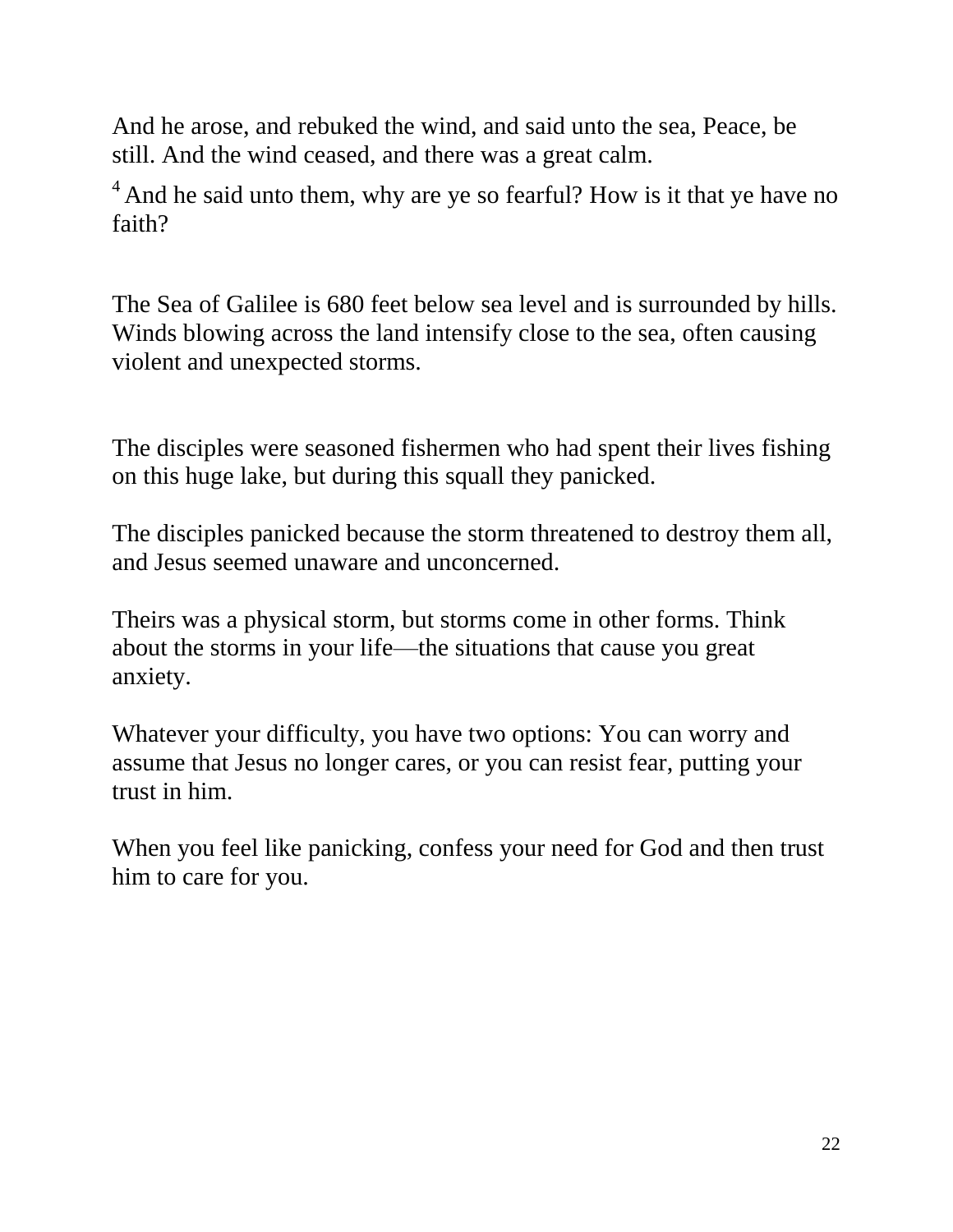

# **Chapter 5**

## **Let Jesus deal with your fears**

#### **Mark 6:49-50**

 $49$  But when they saw him walking upon the sea, they supposed it had been a spirit, and cried out:

 $50$  For they all saw him, and were troubled. And immediately he talked with them, and said unto them, be of good cheer: it is I; be not afraid.

The disciples were surprised to see Jesus walking beside them on the water. But they should have realized that Jesus would help them when they were in trouble.

Though they had lost sight of Jesus, he had not lost sight of them. His concern for them overcame their lack of faith.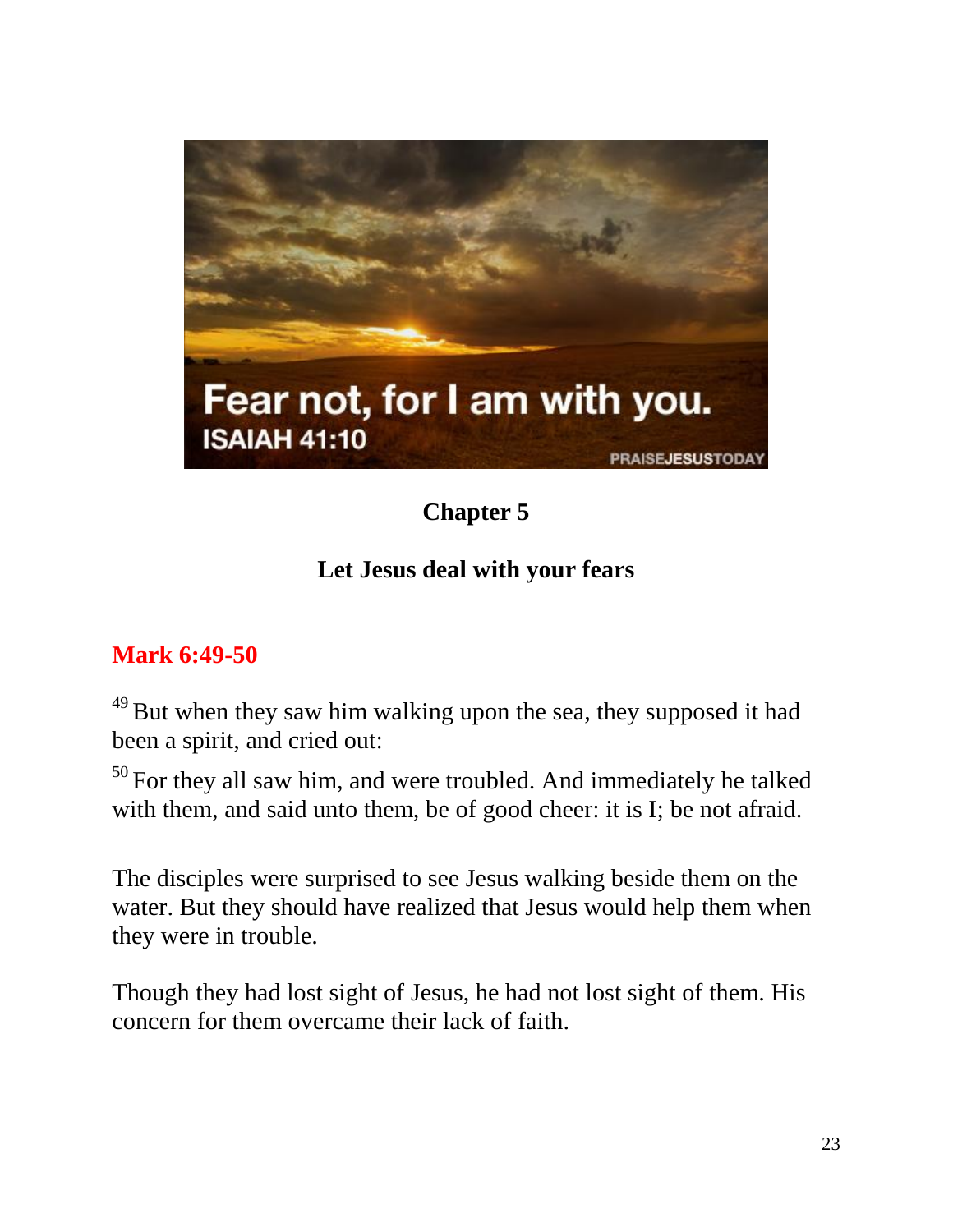The next time you are in "deep water," remember that Christ knows your struggle and cares for you.

The disciples were afraid, but Jesus' presence calmed their fears.

We all experience fear. Do we try to deal with it ourselves, or do we let Jesus deal with it? In times of fear and uncertainty, it is calming to know that Christ is always with us (Matthew 28:20).

To recognize Christ's presence is the antidote for fear.

## **You need not fear death**.

## **Luke 9:24-25**

For whosoever will save his life shall lose it: but whosoever will lose his life for my sake, the same shall save it.

For what is a man advantaged, if he gain the whole world, and lose himself, or be cast away?

Christians follow their Lord by imitating his life and obeying his commands. To take up the cross meant to carry your own cross to the place where you would be killed.

The Romans had killed many Galileans that way.

Applied to the disciples, it meant to identify completely with Christ's message, even if it meant death. We must deny our selfish desires to use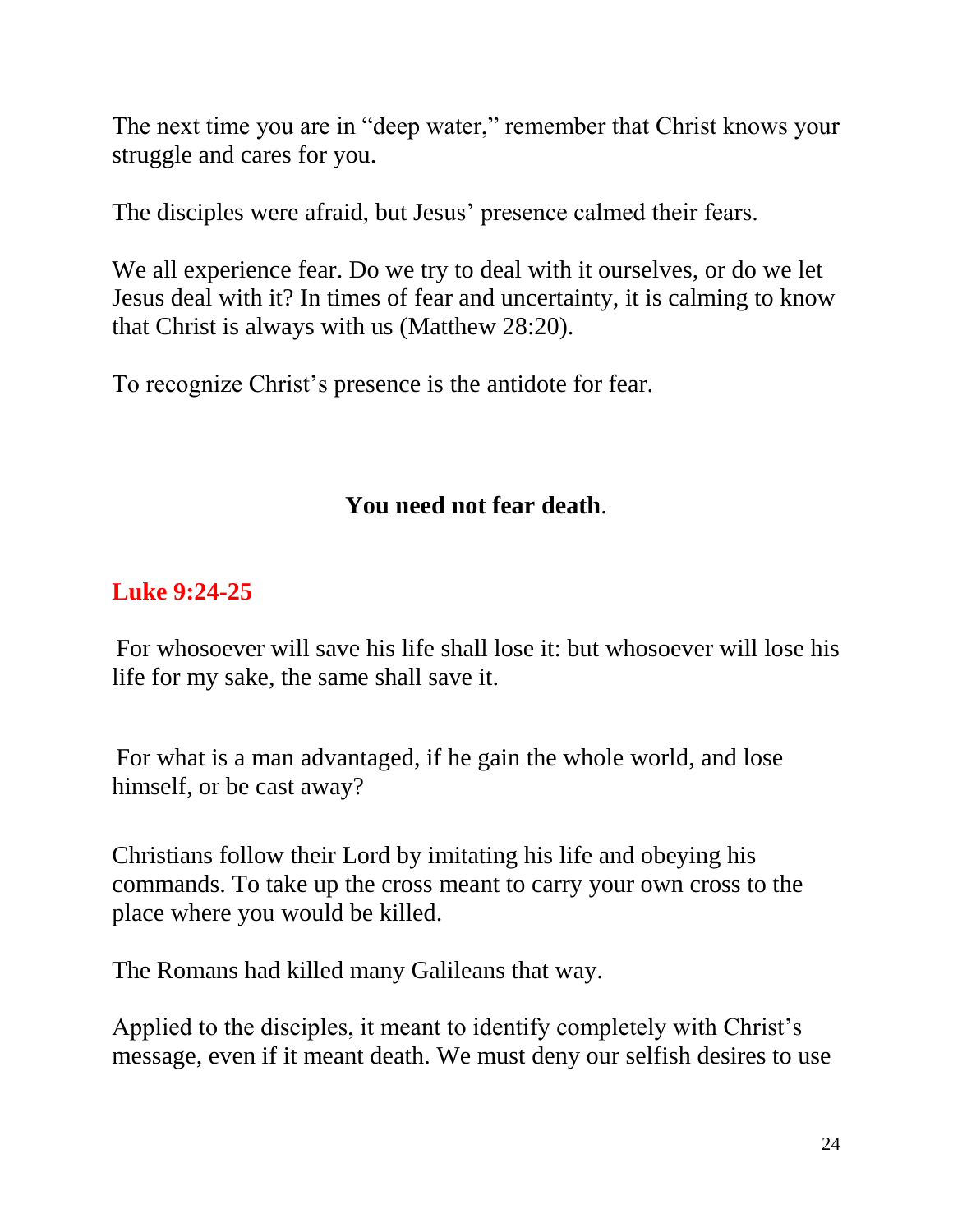our time and money our own way and to choose our own direction in life without regard to Christ.

Following Christ is costly now, but in the long run, it is well worth the pain and effort.

People are willing to pay a high price for something they value. Is it any surprise that Jesus would demand this much commitment from his followers?

There are at least three conditions that must be met by people who want to follow Jesus.

- 1. We must be willing to deny self,
- 2. to take up our crosses, and to follow him.
- 3. Anything less is superficial lip service.

If this present life is most important to you, you will do everything you can to protect it.

You will not want to do anything that might endanger your safety, health, or comfort.

By contrast, if following Jesus is most important, you may find yourself in unsafe, unhealthy, and uncomfortable places.

You will risk death, but you will not fear it because you know that Jesus will raise you to eternal life. Nothing material can compensate for the loss of eternal life.

Jesus' disciples are not to use their lives on earth for their own pleasure—they should spend their lives serving God and people.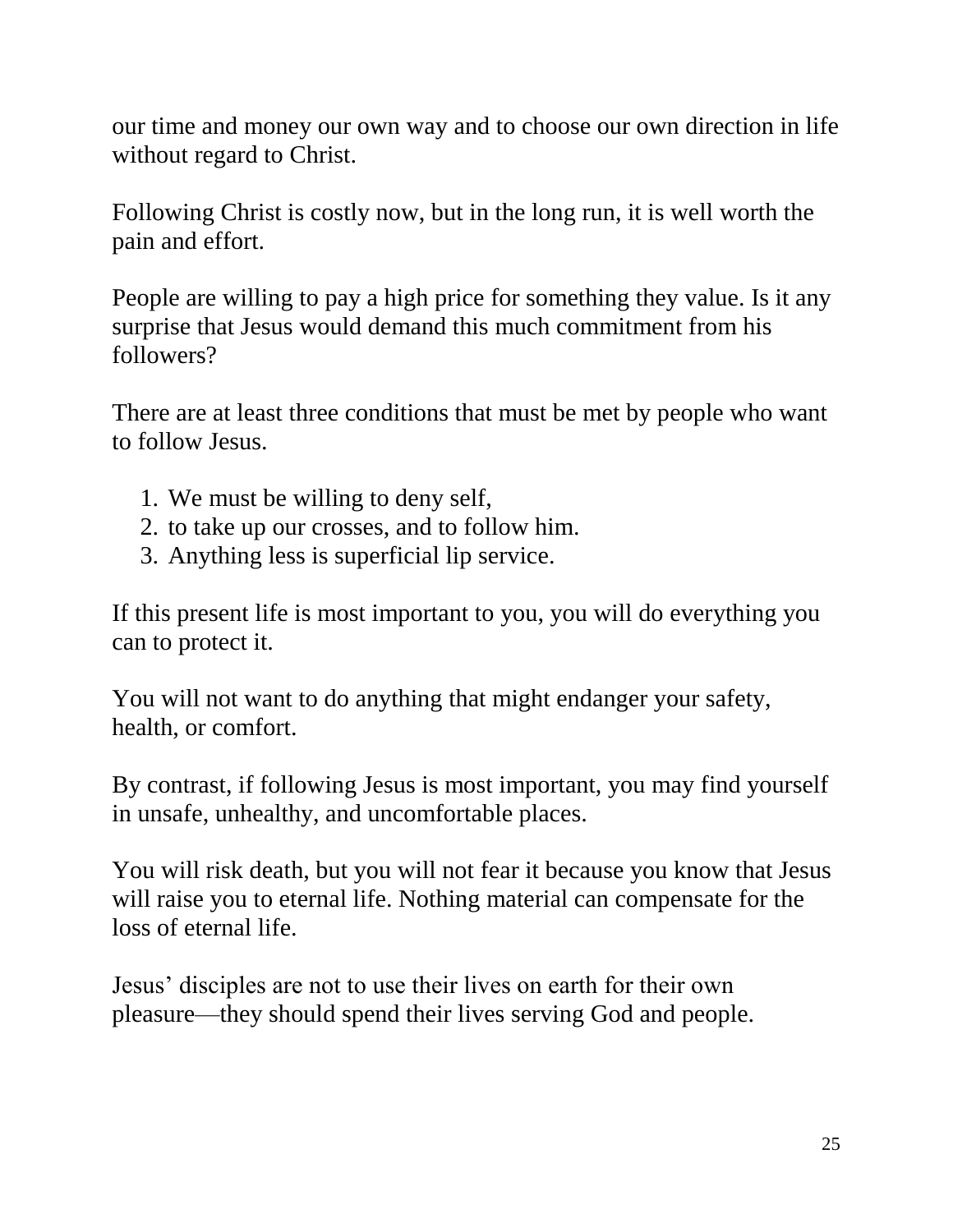#### **Fear keeps us from speaking for Christ**.

# **Luke 12:4-5**

 $<sup>4</sup>$  And I say unto you my friends, be not afraid of them that kill the body,</sup> and after that have no more that they can do.

 $<sup>5</sup>$  But I will forewarn you whom ye shall fear: Fear him, which after he</sup> hath killed hath power to cast into hell; yea, I say unto you, Fear him.

Fear of opposition or ridicule can weaken our witness for Christ. Often we cling to peace and comfort, even at the cost of our walk with God.

Jesus reminds us here that we should fear God, who controls eternal, not merely temporal, consequences. Don't allow fear of a person or group to keep you from standing up for Christ.

# **John 7:13**

Howbeit, no man spoke openly of him for fear of the Jews.

The religious leaders had a great deal of power over the common people.

Apparently these leaders couldn't do much to Jesus at this time, but they threatened anyone who might publicly support him.

Excommunication from the synagogue was one of the reprisals for believing in Jesus (John 9:22).

To a Jew, this was a severe punishment.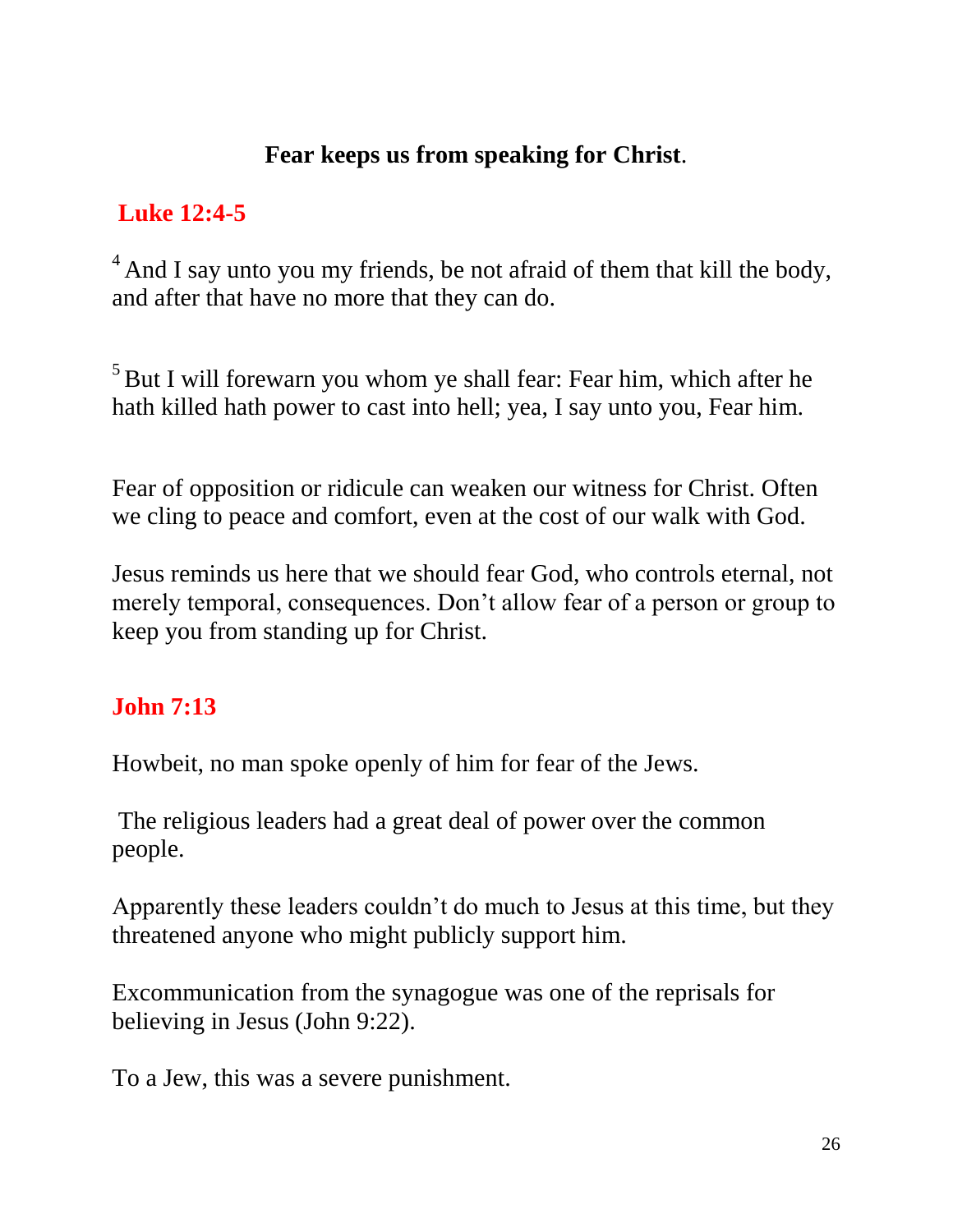Everyone was talking about Jesus! But when it came time to speak up for him in public, no one said a word.

All were afraid. Fear can stifle our witness.

Although many people talk about Christ in church, when it comes to making a public statement about their faith, they are often embarrassed.

#### **Jesus says that he will acknowledge us before God if we acknowledge him before others (Matthew 10:32).**

#### **Be courageous! Speak up for Christ!**

#### **John 12:42-43**

 $42$  Nevertheless among the chief rulers also many believed on him; but because of the Pharisees they did not confess him, lest they should be put out of the synagogue: For they loved the praise of men more than the praise of God.

Along with those who refused to believe, many believed but refused to admit it. This is just as bad, and Jesus had strong words for such people (see Matthew 10:32-33).

People who will not take a stand for Jesus are afraid of rejection or ridicule.

Many Jewish leaders wouldn't admit to faith in Jesus because they feared excommunication from the synagogue (which was their livelihood) and loss of their prestigious place in the community. But the praise of others is fickle and short-lived. We should be much more concerned about God's eternal acceptance than about the temporary approval of other people.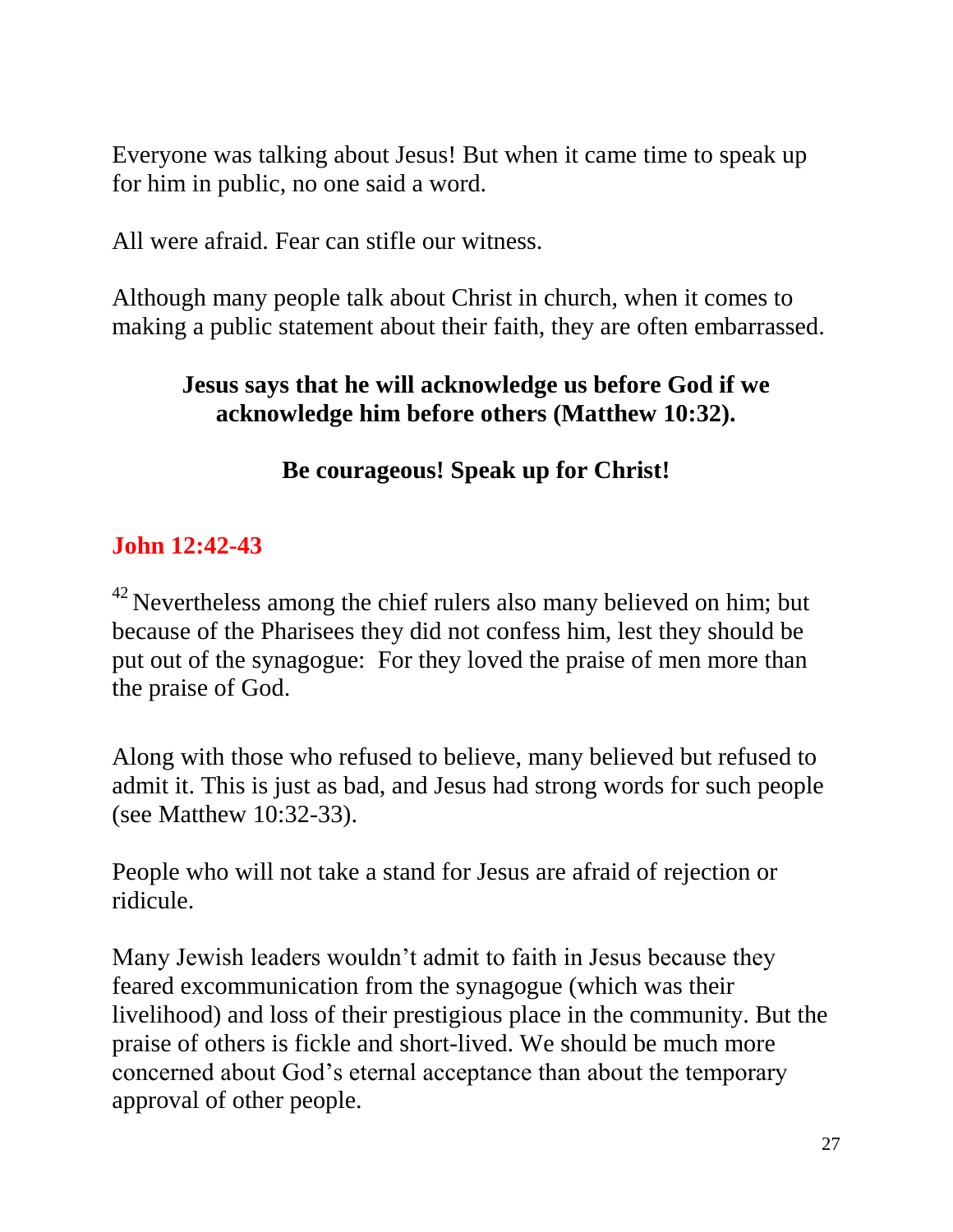

# **Chapter 6**

# **How faith overcomes Fear.**

# **John 6:18-19**

<sup>18</sup> And the sea arose by reason of a great wind that blew.

 $19$  So when they had rowed about five and twenty or thirty furlongs, they see Jesus walking on the sea, and drawing nigh unto the ship: and they were afraid.

The Sea of Galilee is 650 feet below sea level, 150 feet deep, and surrounded by hills.

These physical features make it subject to sudden windstorms that would cause extremely high waves. Such storms were expected on this lake, but they were nevertheless frightening.

When Jesus came to the disciples during a storm, walking on the water (three and a half miles from shore), he told them not to be afraid.

We often face spiritual and emotional storms and feel tossed about like a small boat on a big lake. In spite of terrifying circumstances, if we trust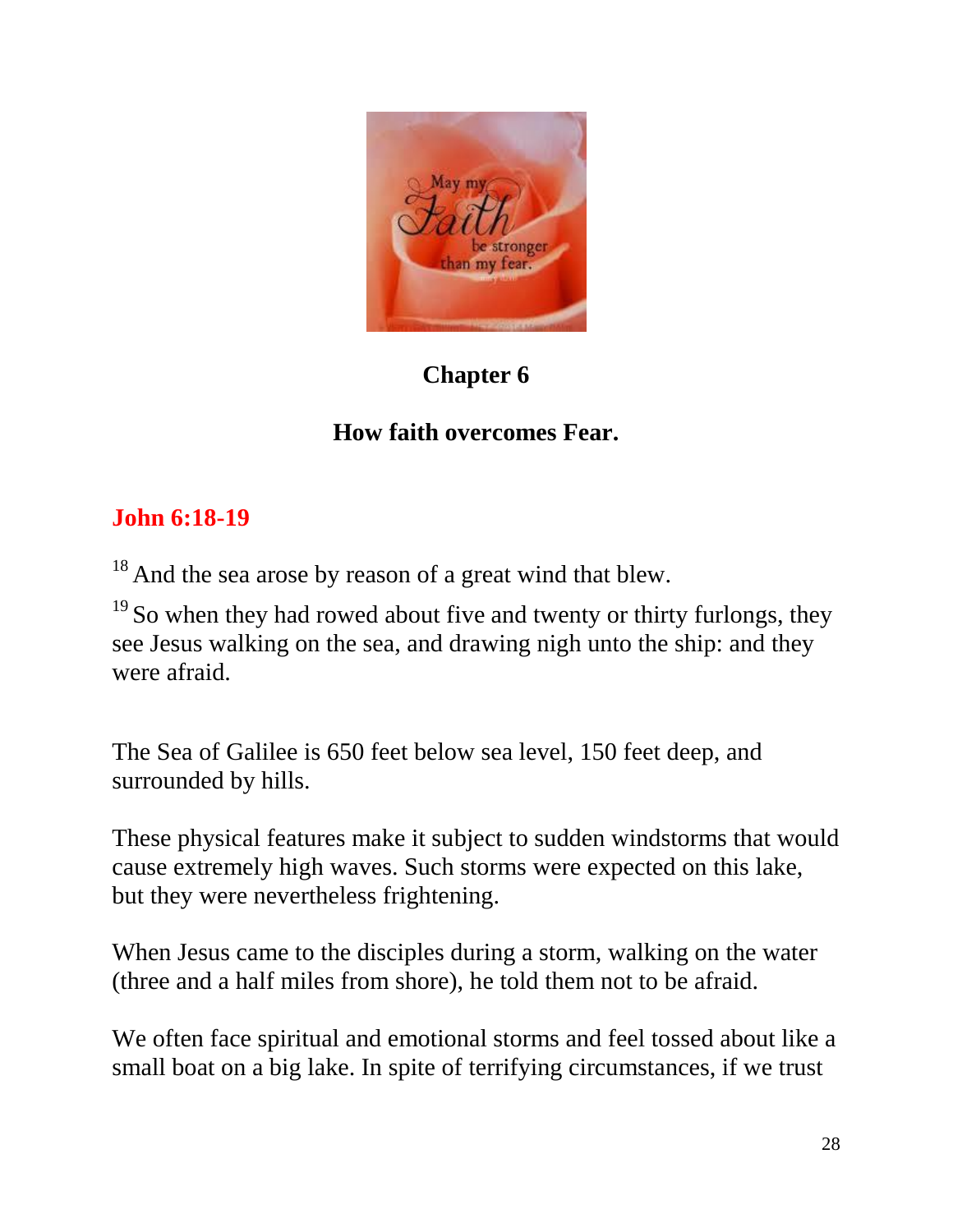our lives to Christ for his safekeeping, he will give us peace in any storm.

The disciples, terrified, probably thought they were seeing a ghost (Mark 6:49).

But if they had thought about all they had already seen Jesus do, they could have accepted this miracle.

They were frightened—they didn't expect Jesus to come, and they weren't prepared for his help.

Faith is a mind-set that *expects* God to act. When we act on this expectation, we can overcome our fears.

## **Faith makes trouble less frightening.**

## **Acts 5:17-18**

 $17$  Then the high priest rose up, and all they that were with him, (which is the sect of the Sadducees,) and were filled with indignation,

 $18$  And laid their hands on the apostles, and put them in the common prison.

The religious leaders were jealous—Peter and the apostles were already commanding more respect than they had ever received.

The difference, however, was that the religious leaders demanded respect and reverence for themselves; the apostles' goal was to bring respect and reverence to God.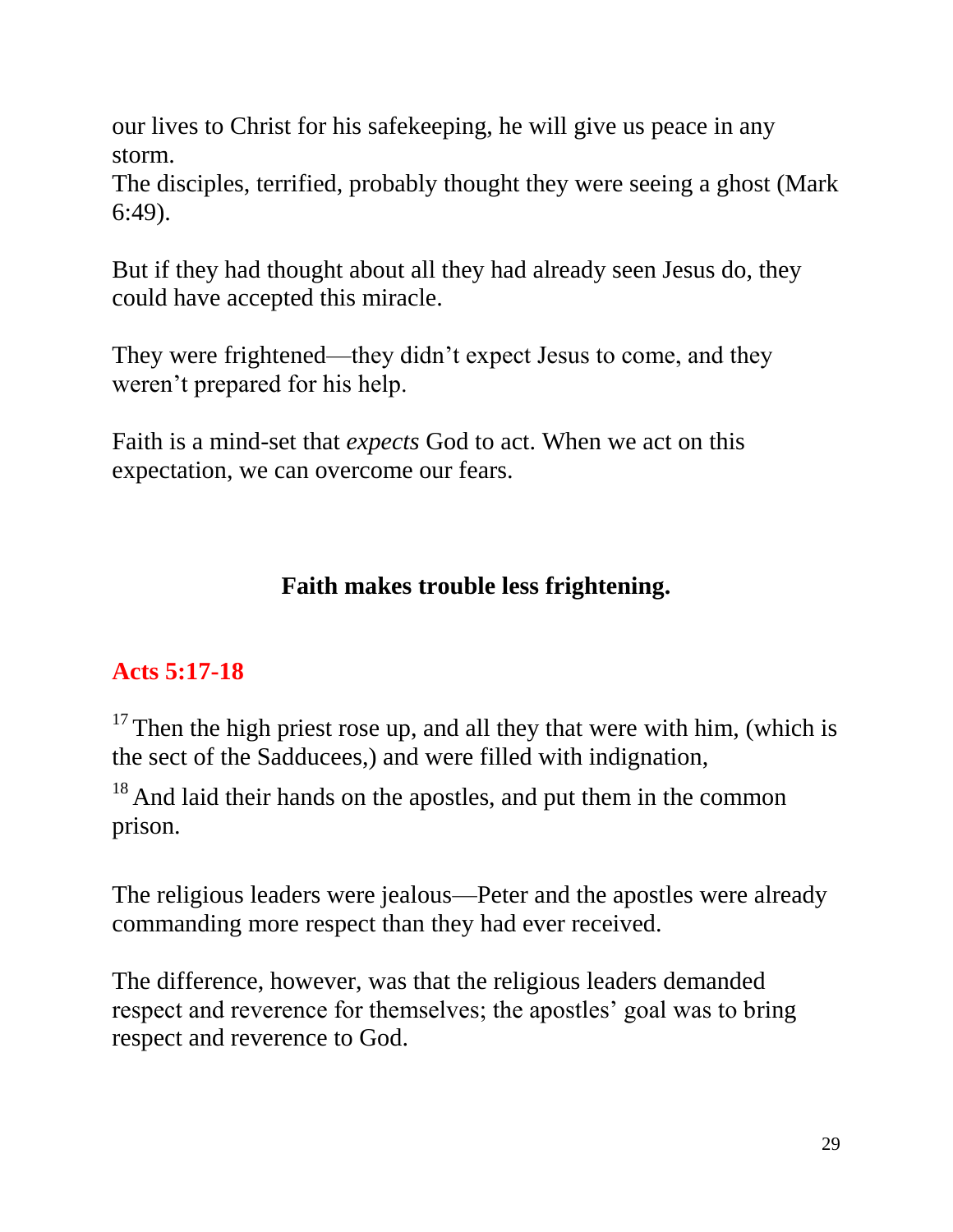The apostles were respected not because they demanded it, but because they deserved it.

The apostles experienced power to do miracles, great boldness in preaching, and God's presence in their lives, yet they were not free from hatred and persecution.

They were arrested, put in jail, beaten, and slandered by community leaders. Faith in God does not make troubles disappear; it makes troubles appear less frightening because it puts them in the right perspective.

Don't expect everyone to react favorably when you share something as dynamic as your faith in Christ.

Some will be jealous, afraid, or threatened. Expect some negative reactions, and remember that you must be more concerned about serving God than about the reactions of people.

## **Fear neutralizes effectiveness for God.**

#### **2 Tim. 1:6-7**

 $6$  Wherefore I put thee in remembrance that thou stir up the gift of God, which is in thee by the putting on of my hands.

 $7$  For God hath not given us the spirit of fear; but of power, and of love, and of a sound mind.

At the time of his ordination, Timothy had received special gifts of the Spirit to enable him to serve the church (see 1 Tim. 4:14).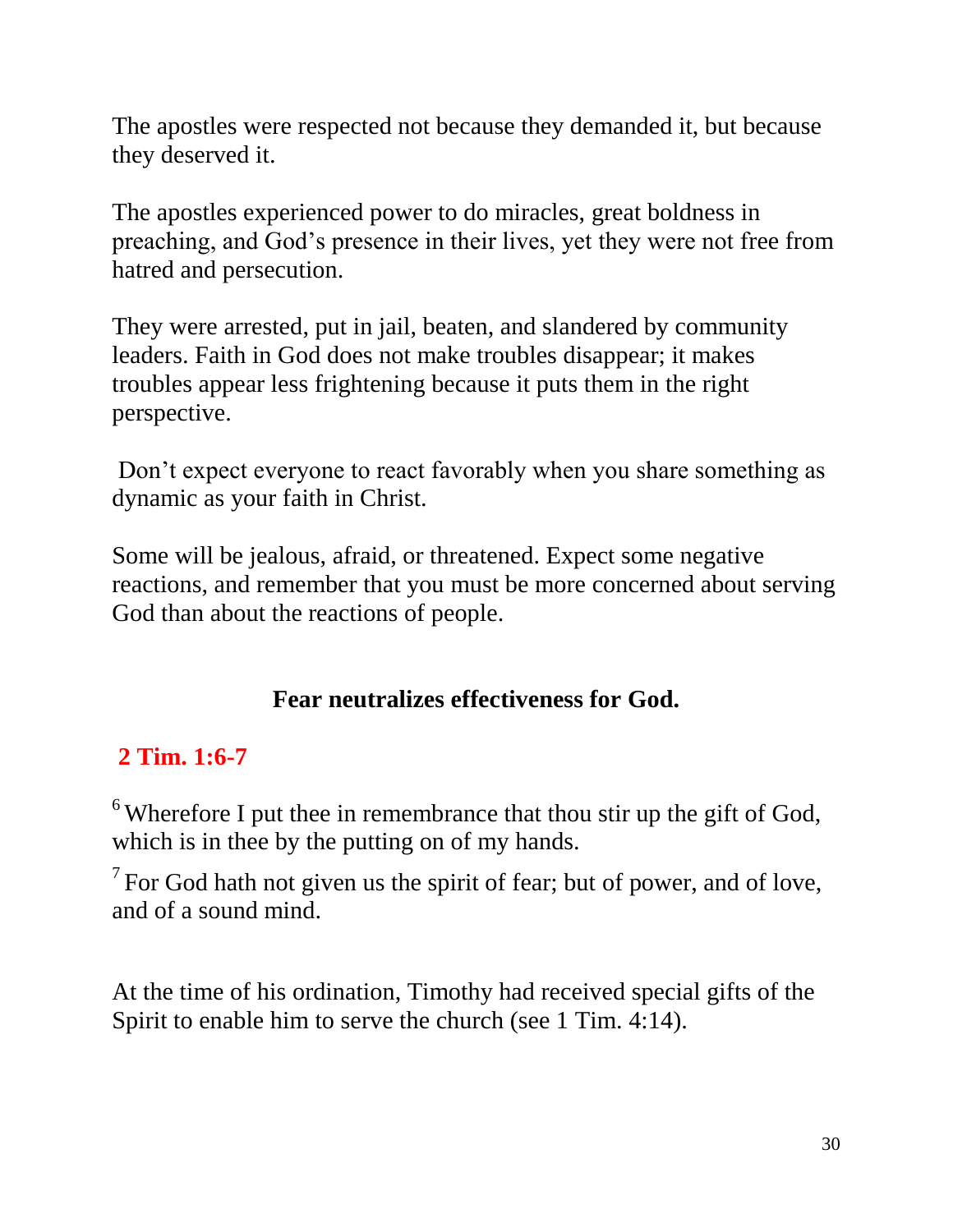In telling Timothy to "fan into flame the gift of God," Paul was encouraging him to persevere.

Timothy did not need new revelations or new gifts; he needed the courage and self-discipline to hang on to the truth and to use the gifts he had already received (see 2 Tim. 1:13-14).

If Timothy would step out boldly in faith and proclaim the gospel once again, the Holy Spirit would go with him and give him power. When you use the gifts God has given you, you will find that God will give you the power you need.

Clearly Timothy's spiritual gift had been given to him when Paul and the elders had laid their hands on him and set him apart for ministry (see 1 Tim. 4:14).

God gives all Christians gifts to use to build up the body of Christ (see 1 Cor. 12:4-31), and he gives special gifts to some through church leaders, who serve as God's instruments.

Timothy was experiencing great opposition to his message and to himself as a leader. His youth, his association with Paul, and his leadership had come under fire from believers and nonbelievers alike. Paul urged him to be bold.

When we allow people to intimidate us, we neutralize our effectiveness for God. The power of the Holy Spirit can help us overcome our fear of what some might say or do to us, so that we can continue to do God's work.

Paul mentions three characteristics of the effective Christian leader: **power, love, and self-discipline**.

These are available to us because the Holy Spirit lives in us.